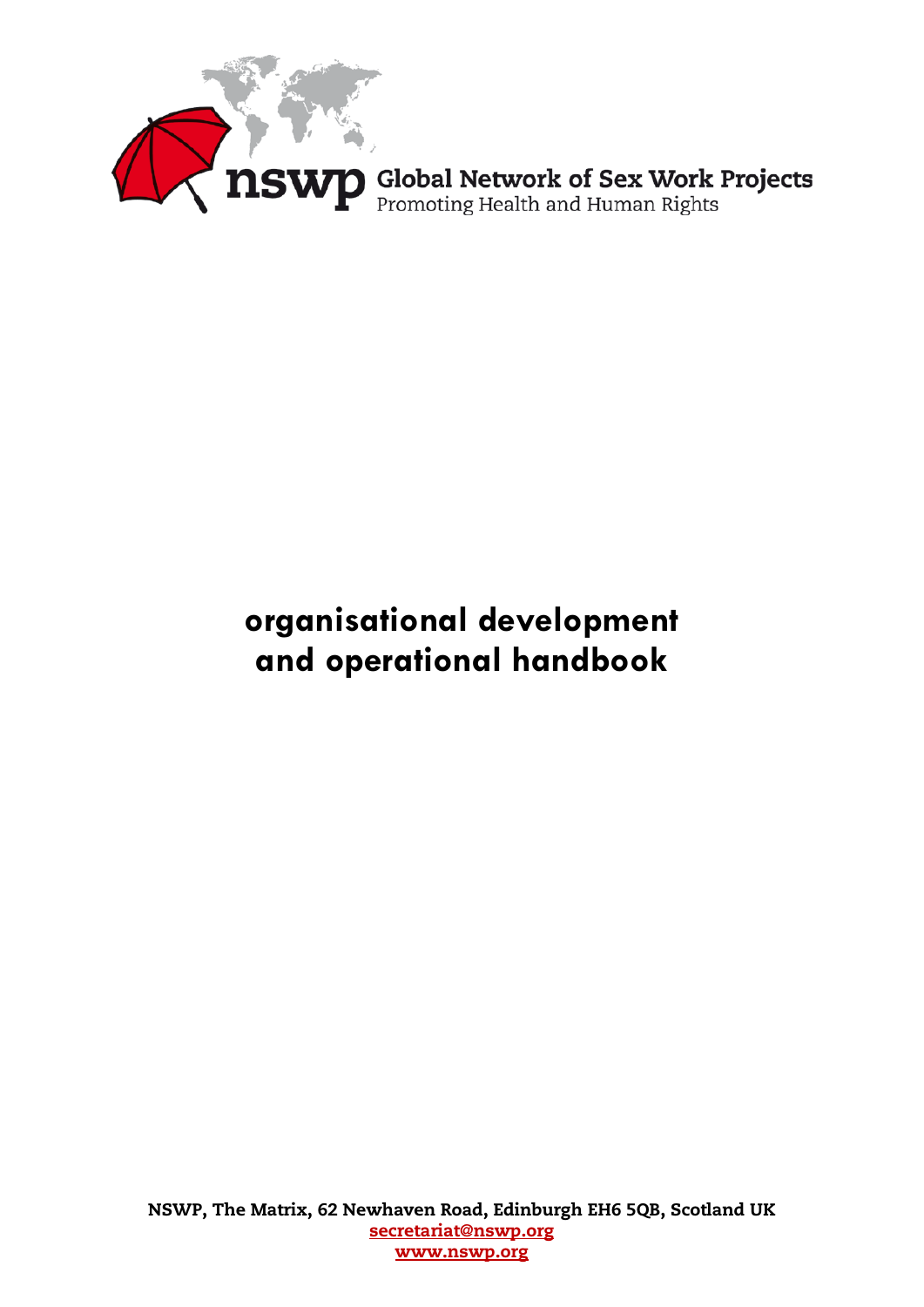

# **CONTENT**<br>1 Introde

| 1           |      | Introduction                                     | $\boldsymbol{2}$ |
|-------------|------|--------------------------------------------------|------------------|
| $\mathbf 2$ |      | <b>NSWP</b> basics                               | $\boldsymbol{2}$ |
|             | 2.1  | NSWP history and achievements                    | $\boldsymbol{2}$ |
|             | 2.2  | <b>NSWP</b> mission                              | 3                |
|             | 2.3  | NSWP core values                                 | 3                |
|             | 2.4  | <b>NSWP</b> strategies                           | 3                |
|             | 2.5  | NSWP advocacy goals                              | 3                |
|             | 2.6  | NSWP external partnerships                       | 4                |
| 3           |      | <b>NSWP structure and governance</b>             | 5                |
|             | 3.1  | NSWP membership                                  | 5                |
|             | 3.2  | NSWP governance                                  | $\overline{7}$   |
|             | 3.3  | <b>NSWP Board of Directors</b>                   | 8                |
|             | 3.4  | <b>NSWP President</b>                            | 10               |
|             | 3.5  | <b>NSWP Vice President</b>                       | 10               |
|             | 3.6  | <b>NSWP Executive Committee</b>                  | 10               |
|             | 3.7  | NSWP staff and consultants                       | 10               |
|             | 3.8  | Decision making and accountability               | 11               |
| 4           |      | <b>NSWP</b> communications                       | 12               |
|             | 4.1  | Communications overview                          | 12               |
|             | 4.2  | Communication goals                              | 13               |
|             | 4.3  | Key audiences                                    | 13               |
|             | 4.4  | Key documents                                    | 13               |
|             | 4.5  | Advocacy tools                                   | 14               |
|             | 4.6  | ICT tools                                        | 14               |
|             | 4.7  | Translation and interpretation                   | 15               |
|             | 4.8  | Publications                                     | 15               |
|             | 4.9  | Images                                           | 16               |
|             | 4.10 | Archiving                                        | 16               |
| 5           |      | <b>NSWP</b> rules                                | 16               |
|             | 5.1  | Affirmative action                               | 16               |
|             | 5.2  | Confidentiality                                  | 16               |
|             | 5.3  | Respect                                          | 17               |
|             | 5.4  | Complaints and grievances                        | 17               |
|             | 5.5  | Equalities and diversity                         | 18               |
|             | 5.6  | Use of NSWP name and resources                   | 18               |
|             | 5.7  | <b>NSWP Communications Protocol</b>              | 18               |
| 6           |      | <b>NSWP management</b>                           | 19               |
|             | 6.1  | Introduction & principles                        | 19               |
|             | 6.2  | Recruitment of staff, consultants and volunteers | 19               |
|             | 6.3  | Guidelines for staff, consultants and volunteers | 20               |
|             | 6.4  | Grievance and disciplinary procedures            | 21               |
|             | 6.5  | Expenses                                         | 22               |
|             | 6.6  | Representing NSWP                                | 23               |
|             | 6.7  | Record keeping                                   | 23               |
|             | 6.8  | Financial management                             | 24               |
|             | 6.9  | Prevention of Fraud                              | 26               |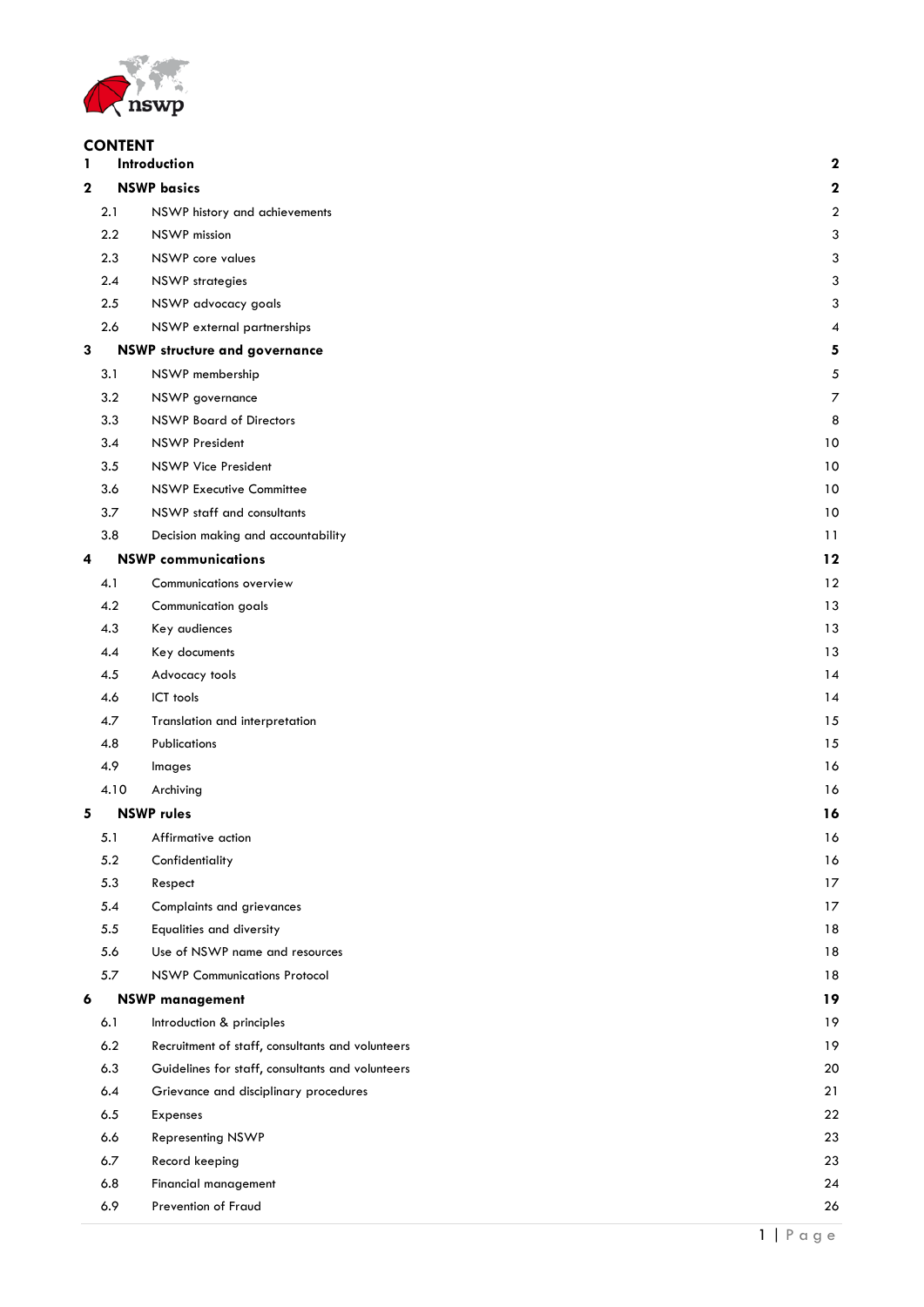

# <span id="page-2-0"></span>**1 Introduction**

NSWP has been working to promote the health and human rights of female, male and transgender<sup>[1](#page-2-3)</sup> sex workers since 1990. It operated as an informal alliance of sex workers' rights activists and sex work projects for 18 years until it became a membership organisation and registered in 2008 as a private not-for-profit company in the UK. Operating under an Interim Board of Directors until representatives from each region were nominated and its first President elected in June 2010.

As a membership based organisation, NSWP continues refining its structure and rules to enable it to be effective, transparent, accountable and inclusive. It will continue to develop and evolve over time. This document provides a summary of our history, structure and governance, communications, rules and management processes. This is a living document that will be changed and added to as NSWP grows and continues to learn. The handbook will be supplemented by detailed guidelines and tools for implementing good practice in governance and management.

# <span id="page-2-1"></span>**2 NSWP basics**

# <span id="page-2-2"></span>**2.1 NSWP history and achievements**

A group of sex workers' rights activists working within sex work projects around the world started networking in November 1990 at the 2<sup>nd</sup> International Conference for NGOs working on AIDS in Paris. Two years later NSWP was launched as an informal alliance of sex workers' rights activists, academics and sex work projects in 1992 during the International AIDS Conference in Amsterdam.

Over the years, NSWP has conducted activities in partnership with other organisations, and has influenced policy and built leadership among sex workers and facilitated the development of regional and national networks of sex workers and sex work projects. NSWP questioned the stigma of sex work and advocated for the greater recognition of sex workers as rights bearers, with the capacity to make a difference.

Significantly, NSWP participation in the global response to HIV/AIDS was largely responsible for the terms 'sex worker' and 'sex work' replacing 'prostitute' and 'prostitution'. More than mere political correctness, this new language moved global understandings of sex work toward a labour framework which provides solutions to many of the problems faced by sex workers.

NSWP successfully lobbied for wording of the UN convention against trafficking in persons (the Palermo Protocol) to ensure that trafficking is defined as including force or coercion.

Following an organisational review in 2006/7 that recommended NSWP formalise its membership structure, NSWP became a network of sex worker-led organisations and networks (rather than individuals) with a regional governance structure and a Global Secretariat with staff, to carry out a strategic programme of advocacy, capacity building and communications. The Global Network of Sex Work Projects (NSWP) registered as a private not-for-profit company limited by guarantee, with its registered office in Scotland, UK in October 2008. Since 2009 NSWP has had grants from OSF-SHARP, HIVOS, UNAIDS, Mama Cash, AIDS Fonds, Global Fund, IAS, UNFPA, WHO, Bridging the Gaps (Aidsfonds), Robert Carr civil society Networks Fund (Aidsfonds), Stepping Up, Stepping Out II (Aidsfonds) and MAC AIDS Fund.

Since 1992 NSWP has advocated for and supported the meaningful participation of female, male and transgender sex workers at international forums such as international and regional conferences on AIDS, the Fourth World Conference on Women, AWID International Forum, numerous UN and Global Fund consultations, UNGASS, and the UNAIDS Programme Coordinating Board. NSWP, with its regional networks, was also successful in urging UNAIDS to reconsider its 2007 Guidance Note on HIV and sex work, and currently co-chairs the UNAIDS Steering Committee on HIV and Sex Work (previously the UNAIDS Advisory Group on HIV and Sex Work, 2009-2012).

<span id="page-2-3"></span><sup>&</sup>lt;sup>1</sup> NSWP continues to include transgender as a third gender of sex workers to prevent their invisibilisation, and in acknowledgment that some of our members identify as transgender sex worker-led organisations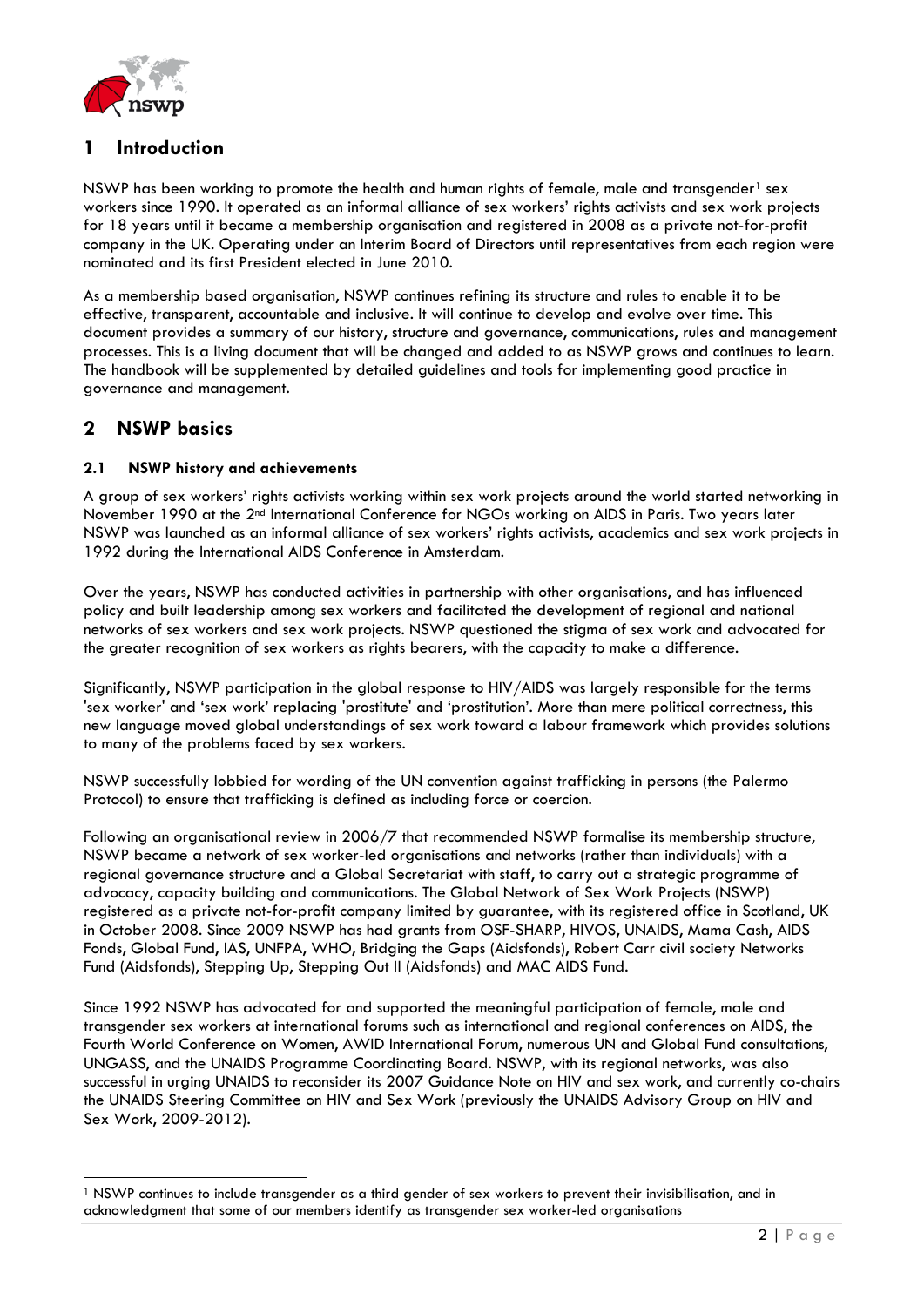

NSWP published an English version of Making Sex Work Safe in 1996 which was translated into French, Russian and Spanish, and this was updated in 2010 including a Chinese translation, publishes a journal (Research for Sex Work), maintains global and regional listservs, and manages a website containing some of the most influential and important work on HIV and sex work. Recently published NSWP advocacy tools include the NSWP Consensus Statement on Sex Work, Human Rights and the Law, a series of Briefing Papers and NSWP statements on emerging issues. Throughout its history NSWP has developed and maintained strong links with other key global networks such as GNP+, ICW, MPact, INPUD, ITPC.

NSWP's history and achievements have established a strong network, driven by its members, to address issues affecting sex workers globally, to facilitate sex workers meaningful participation in international forums and to support regional networks.

# <span id="page-3-0"></span>**2.2 NSWP mission**

The mission of NSWP is to uphold the voice of sex workers globally and connect regional networks advocating for the rights of female, male and transgender sex workers. It advocates for: rights-based health and social services; freedom from abuse and discrimination; freedom from punitive laws, policies and practices; and selfdetermination for sex workers.

# <span id="page-3-1"></span>**2.3 NSWP core values**

NSWP members are united by common core beliefs and values and are committed to:

- $\hat{P}$  Acceptance of sex work as work
- $\hat{\varphi}$  Opposition to all forms of criminalisation and other legal oppression of sex work (including sex workers, clients, third parties\*, families, partners and friends)
- $\hat{\varphi}$  Supporting self-organisation and self-determination of sex workers

\*The term '*third parties*' includes managers, brothel keepers, receptionists, maids, drivers, landlords, hotels who rent rooms to sex workers and anyone else who is seen as facilitating sex work

NSWP is led by sex workers; member organisations are therefore expected to be sex worker-led and to ensure the meaningful participation of sex workers in every level of their organisation. Regions are expected to ensure the voices of female, male and transgender sex workers are heard within their region as well as giving voice to sex workers living with HIV and those using drugs.

Additionally all members must be committed to challenging stigma and discrimination, to defending human rights, to challenging policies and practices that negatively affect the lives and health of sex workers, and to promoting rights-based services and policies.

# <span id="page-3-2"></span>**2.4 NSWP strategies**

NSWP will utilise the following strategies to achieve its mission:

- Convening and strengthening NSWP as a global network committed to the realisation of sex workers' human rights.
- Enhancing the capacity of regional sex worker-led networks and emerging leaders.
- Promoting rights- and evidence-based policies and programmes, for and by sex workers.

# <span id="page-3-3"></span>**2.5 NSWP advocacy goals**

NSWP has identified the following advocacy goals:

- **Human rights:** Sex workers' human rights are promoted and protected.
- **Health:** Sex workers have universal access to health services, including for HIV.
- **Labour:** Sex work is recognised as work.
- **Stigma and discrimination:** Sex workers live free from stigma and discrimination.
- **Criminalisation and legal oppression:** Sex workers do not face criminalisation or legal punishment.
- **Violence:** Sex workers live free from all types of violence.
- **Migration and trafficking:** Sex work is not conflated with trafficking and sex workers can move and migrate freely.
- **Economic empowerment:** Sex workers have free choice of employment and economic security.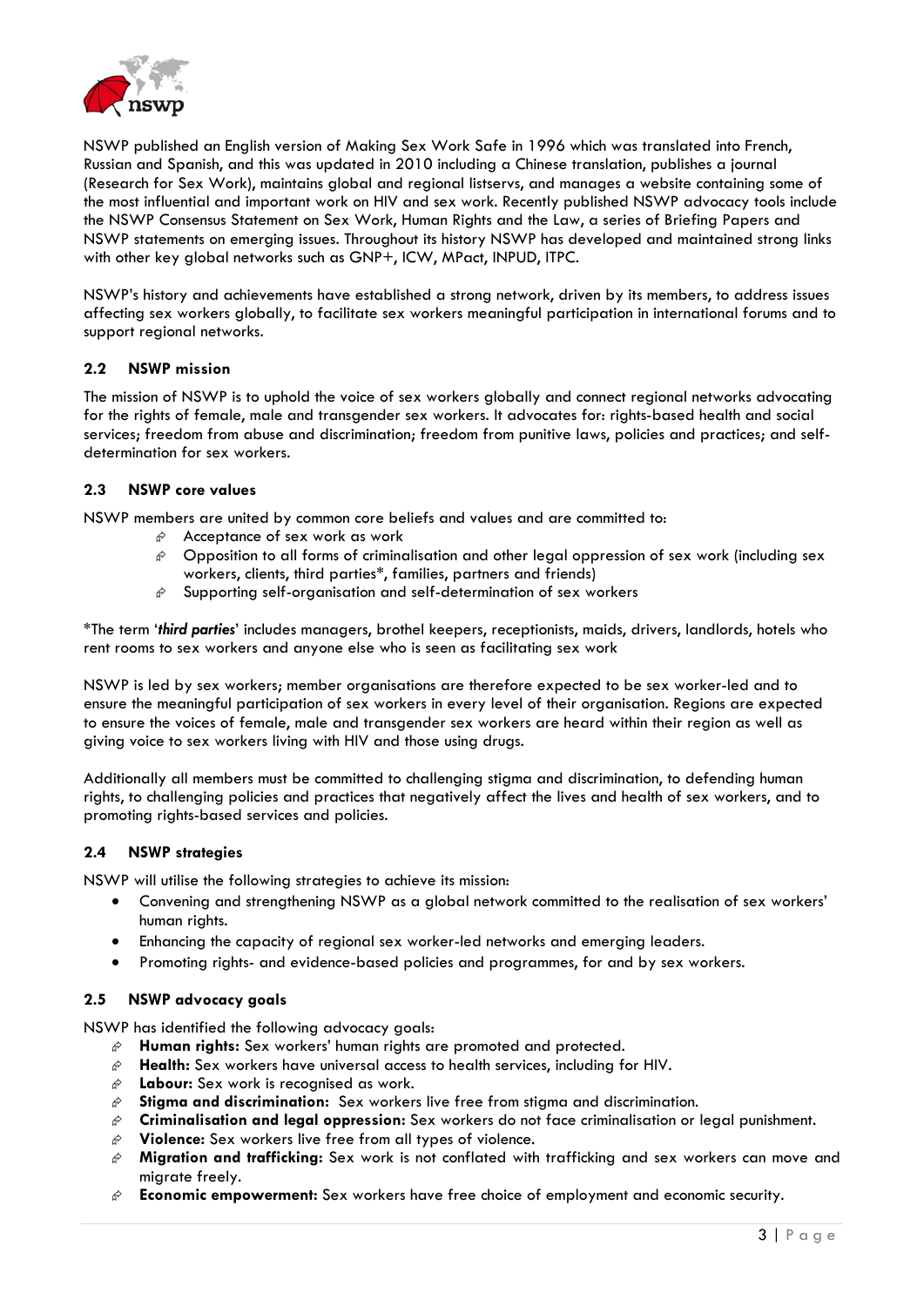

Advocacy Priorities are reviewed annually by the Board of Directors, and they agree the issues that will be addressed in the forthcoming advocacy tools.

### <span id="page-4-0"></span>**2.6 NSWP external partnerships**

NSWP is currently involved in a number of partnerships:

*FreeSpaceProcess (FSP)*: to explore potential for common advocacy agenda with other HIV global networks and organisations

*Red Beacon Group: in partnership* with MPact and INPUD to provide technical assistance for key populations aimed to reduce barriers to services for HIV, tuberculosis (TB) and malaria within Global Fund supported programmes.

*Global Network of People Living with HIV (GNP+):* to ensure needs of sex workers living with HIV are incorporated into the work of GNP+

*UNAIDS Steering Committee on HIV and Sex Work:* to influence and improve UN policy on HIV and sex work

*Global Fund Civil Society Board Communities Delegation:* to influence and improve rights-based approaches to HIV prevention and treatment programmes for key populations including sex workers

*Global Fund Communities, Rights and Gender Advisory Group:* to influence and improve rights-based approaches to HIV prevention and treatment programmes for sex workers

*LINKAGES Advisory Board:* to influence and improve HIV and sexual and reproductive health programmes being provided to sex workers through the LINKAGES programme.

Sex Worker Inclusive Feminist Alliance [SWIFA]: to advance the acceptance of sex workers' rights within the women's movement.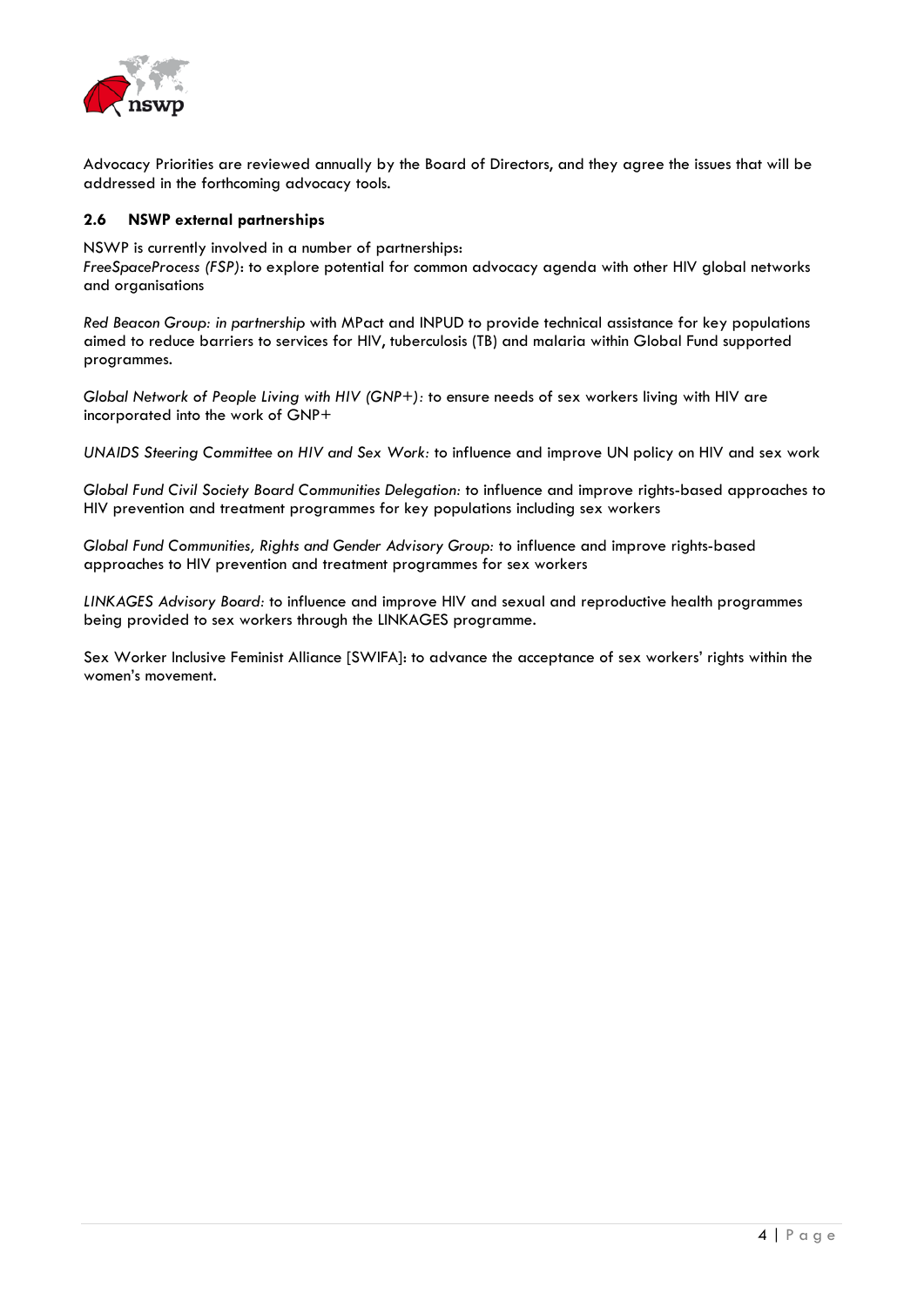

# <span id="page-5-0"></span>**3 NSWP structure and governance**



The NSWP is made up of five regions – each region is autonomous. Members within each region agree how they organise and select their regional representatives, within a set of global principles.

**\*** ICRSE membership includes individual sex workers and allies, but only the sex worker-led organisations are eligible members of NSWP

# <span id="page-5-1"></span>**3.1 NSWP membership**

NSWP membership is open to sex worker-led regional, sub-regional and national networks of organisations and organisations that agree with NSWP's core values and aims, endorse the NSWP Consensus Statement and agree to uphold NSWP's rules. Non-voting membership is also open to international organisations who support NSWP's core values and Consensus Statement.

NSWP was established to encourage national, regional and global networking, as opposed to creating a network primarily of individuals or local city-based groups. NSWP member organisations should represent a significant number of sex workers, rather than merely one or two individuals running an organisation. Therefore, voting member organisations must have a minimum of four members and be committed to grow their membership; members can be informal or formal sex worker groups, cooperatives, unions and collectives, national, sub-regional or regional networks of sex worker-led organisations or non-governmental organisations in which sex workers have decision-making roles and which represent the sex worker community in the geographic coverage area of their organisation.

Thematic regional networks are expected to work through existing regional sex worker-led networks and are not eligible to join Consortiums formed by NSWP. Additionally, sub-regional networks are also expected to work through existing pan-regional networks, unless there is no pan-regional network.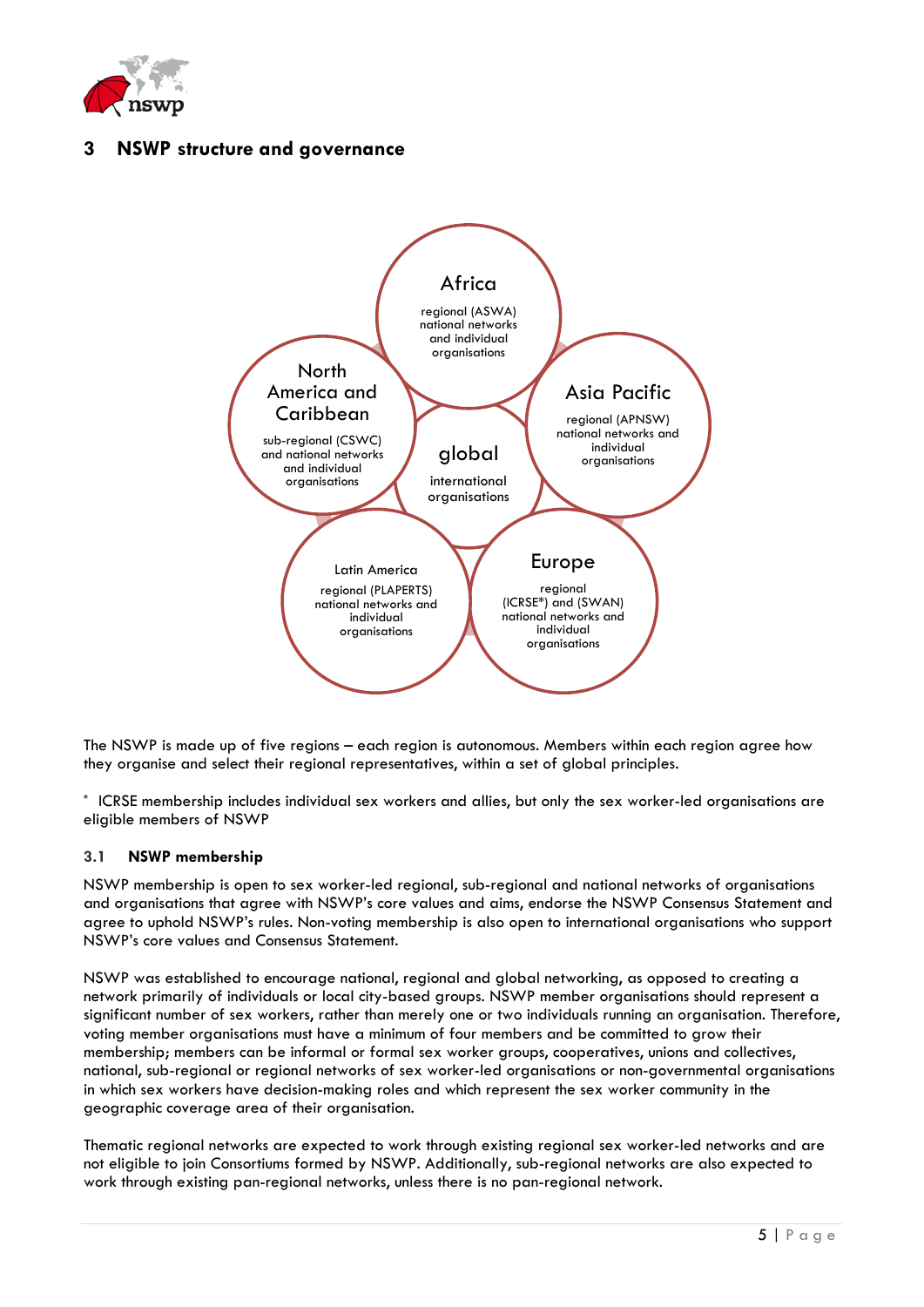

Members must complete the NSWP membership application and consent form and return it with a completed members profile form, including email addresses for the **main contact and three additional individual contacts** from within the geographic coverage area<sup>[2](#page-6-0)</sup> of their organisation. All four contacts will be added to the NSWP-members-discussion listserv and to the relevant regional listserv.

Membership applications are approved by the NSWP Board of Directors, applications are sent to the two regional representatives on the Board for approval and determination of the membership status of the applicant. If the applicant wants to appeal the decision of the regional representatives on the Board, the application will be sent to the NSWP Executive Committee for consideration, their decision will be final and binding.

Members should note that NSWP is not a donor and does not have funds to distribute to members.

There are complex issues around sex work and funding. However, NSWP opposes anti-prostitution policies, such as the USAID anti-prostitution pledge, that restrict support to sex workers self-organising. NSWP does not consider endorsing anti-prostitution policies or statements as consistent with NSWP core values.

NSWP is a sex worker-led organisation; voting member organisations are therefore expected to be sex worker-led and to ensure the meaningful participation of sex workers in every level of their organisation.

### **Full membership is reserved for sex worker-led organisations that are made up of individuals who engage in sexual labour of any kind and who self-define as 'sex workers'**

Full members: Voting members must meet at least two of the three following criteria to qualify as sex workerled organisations with voting rights, regardless of their self-definition.

- **Decision-making body:** 50% or more of the decision-making body must be sex workers (former and current - with an aspiration to include current sex workers although not an absolute requirement). If not, what is the mechanism that ensures sex workers are in control of the organisation's activities and advocacy?
- **Spokespeople:** 50% or more of the spokespeople must be sex workers. If not what is the transparent mechanism for ensuring it is the voices of sex workers that are heard.
- **Staff:** 33% or more of the staff are sex workers and have the same contracts and working conditions as other staff in the organisation – not only as peer educators paid honorariums or incentives.

Associate members: Organisations that are not sex worker-led but who aspire to becoming sex worker-led and endorse NSWP's core values and aims are eligible to apply for non-voting membership as associate members and are encouraged to nominate sex workers to participate in all NSWP activities.

Supporting members: International organisations that are not sex work specific but who endorse NSWP's core values and aims and wish to show solidarity with NSWP are also eligible to apply for non-voting membership as supporters.

Note: For both safety and security NSWP does not identify which members are sex worker-led on our website, and members can choose not to be listed on the public website.

All member organisations are entitled to:

- $\hat{F}$  participate in the global members listserv;
- $\hat{F}$  have a profile on the NSWP website;
- $\phi$  propose issues that NSWP Communications Officer can write up as articles and resources that may be uploaded on the NSWP website;

All associate and full member organisations and supporting members are entitled to:

 $\phi$  nominate four individuals to join and participate in the global and regional members-discussion listservs

<span id="page-6-0"></span> $<sup>2</sup>$  For local organisations all four contacts must be based within the city/town the organisation operates within, for national</sup> networks or organisations all four contacts must be based in the country the organisation operates within, and for regional networks or organisations all four contacts must be based within the region the organisation operates within.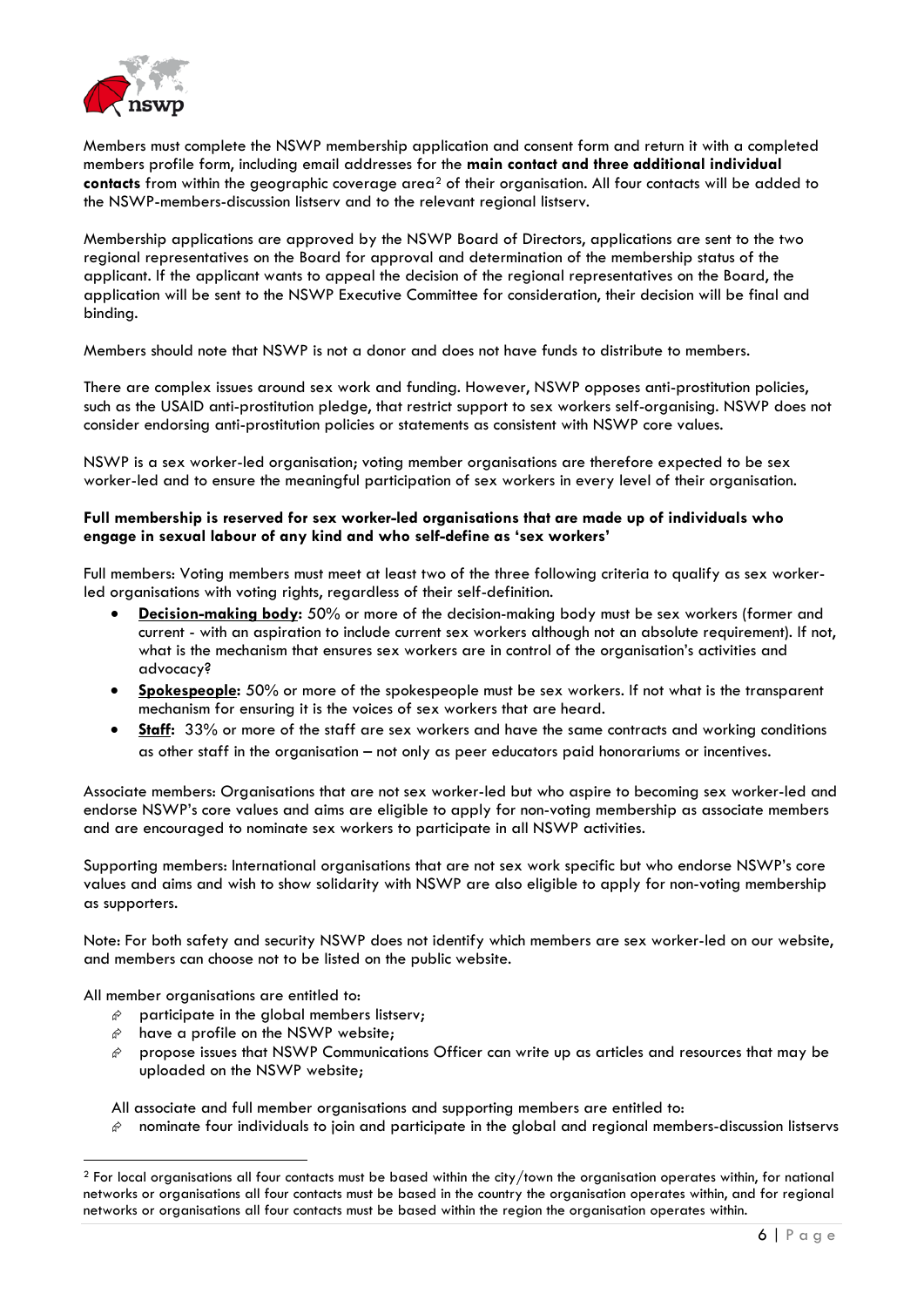

- have a members profile on the NSWP website;
- propose issues that NSWP Communications Officer can write up as articles and resources that may be uploaded on the NSWP website; and
- $\hat{\varphi}$  nominate sex workers to participate in NSWP activities, events and campaigns.

All associate and full member organisations are entitled to:

 $\hat{r}$  select the NSWP region they wish to join;

All full member organisations are entitled to:

- $\phi$  nominate individuals to stand for selection as regional representative on the NSWP Board of Directors and participate in the annual regional selection process; and
- $\phi$  nominate individuals to stand for election as President of the NSWP and participate in the bi-annual global election process.

### **Change of voting status**

Existing voting member organisations that continue to be operated by one or two individual after one year of membership or whose membership falls below 4 individuals at the time of the annual update will no longer be entitled to voting rights.

### **Removal of members**

*Inactive members:* When members are reported by NSWP members as being inactive or are unresponsive to email or social media communications from the NSWP Secretariat, there is a process approved by the Board of Directors for checking if members are still operating. The NSWP Secretariat provides an annual report to the NSWP Board of Directors on members who are no longer active, following consideration of the report the Board makes a recommendation to the NSWP membership, as required by the NSWP Memorandum and Articles of Association for the removal of members who are no longer active.

*Ineligible members:* When NSWP members have breached the code of conduct on NSWP social media or have been reported by NSWP members or Board members as having breached the code of conduct or publicly acted outside of NSWP's core values and Consensus Statement the NSWP Secretariat will present a report to the Board of Directors. The Board of Directors will consider the report and if the member is found to no longer be eligible will make a recommendation to the NSWP membership, as required by the NSWP Memorandum and Articles of Association for the removal of member.

# <span id="page-7-0"></span>**3.2 NSWP governance**

NSWP is a private not-for-profit company limited by guarantee, with a registered office in Edinburgh, Scotland UK[3.](#page-7-1) Members of the Board of Directors are nominated by each of the five regions and have legal responsibility for the operation of the company and ensuring NSWP operates within UK legislation while it is incorporated in the UK. The Board of Directors elect an Executive Committee and have the power to appoint a UK citizen as company secretary to assist them in understanding and complying with their legal responsibilities in the UK.

<span id="page-7-1"></span>

<sup>3</sup> In the future NSWP members may wish to relocate the Secretariat to another country, which will require the organisation to register a new legal entity in the chosen country and to close the company and its registered office in the United Kingdom.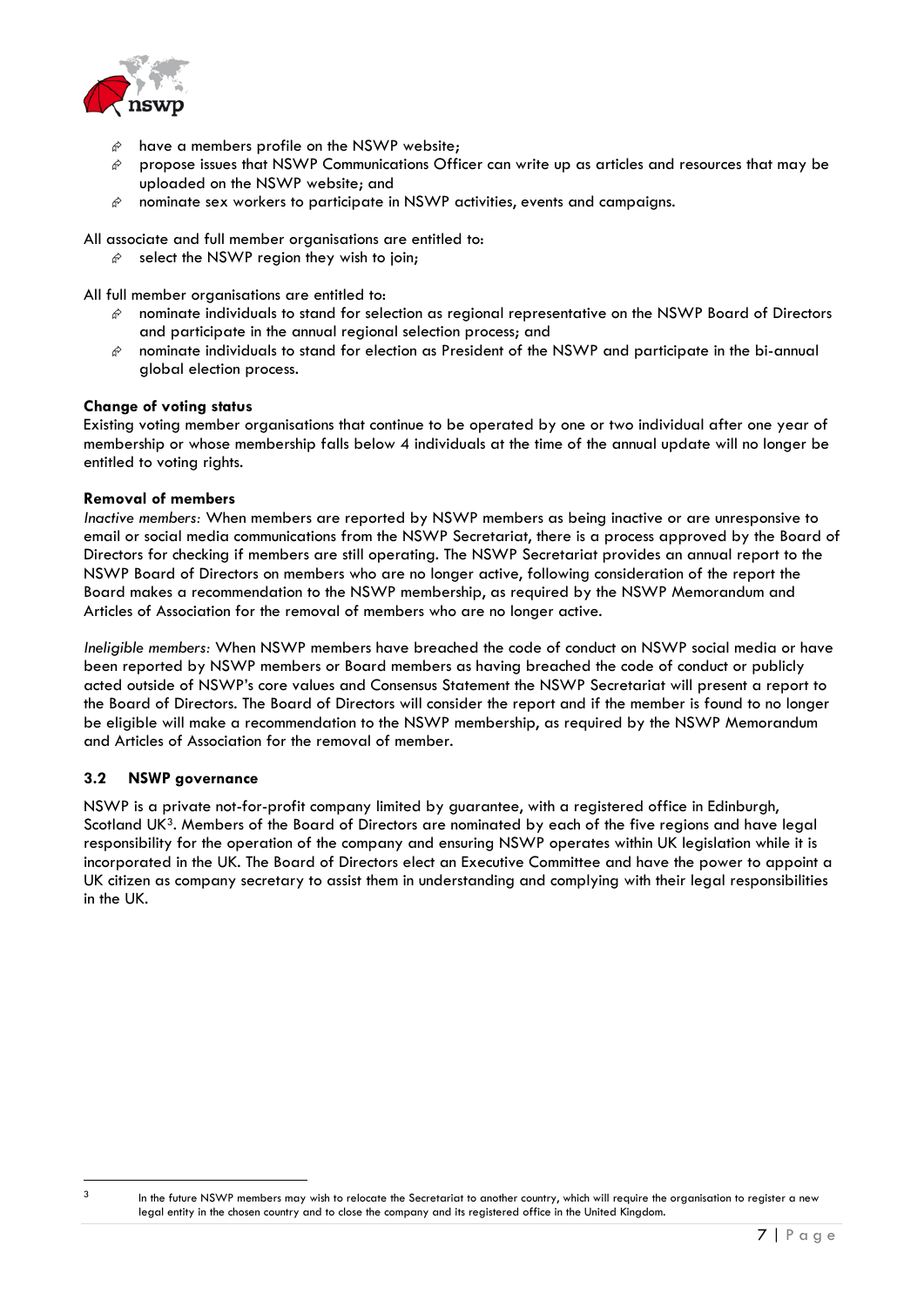

# <span id="page-8-0"></span>**3.3 NSWP Board of Directors**



Each of the five regions nominates two representatives to the Board of Directors and the global membership elects a president.

Each region organises an annual selection process to replace one of the two regional representatives, in line with the global principles which apply to all elections:

- $\triangleright$  Regional Networks are not allowed to nominate or vote in the regional elections to the NSWP Board.
- $\triangleright$  If one of the regional representatives is a non-sex worker, they are required to stand down after one year to give space for a sex worker to be nominated.
- $\triangleright$  Regional representatives can stand for up to four terms of two years or four terms of one year for a non-sex worker. Regional representatives can therefore be re-nominated for an additional three terms.
- $\triangleright$  Candidates apply for a two-year term, but the Board recommends that candidates consider standing for more than one term, as highlighted in the Strategic Review, to strengthen the experience within the Board. Therefore, regional members should consider re-nominating Board members who demonstrate they have served their region well in their first term on the Board.
- Regions should ensure gender and geographic balance and strive for representation of people living with HIV and people using drugs.
- $\triangleright$  Regional Board members cannot come from one country in the region, nor can any regional Board member come from the same country as the President.
- $\triangleright$  The President and Vice-President cannot come from the same region.
- $\triangleright$  Regions are encouraged to identify representatives who have some understanding of English and a commitment to effective communication within the Board to help minimise translation costs.
- $\triangleright$  In the absence of a transparent and accountable democratic regional process (e.g. nomination via an elected regional committee) **ALL** elections must take place using the NSWP regional members' listservs via a confidential ballot. Elections are managed by the NSWP Secretariat.
- $\triangleright$  Candidates for election must be a member of an NSWP member organisation and be nominated and seconded by two full member organisations in the region.
- $\triangleright$  Candidates are asked to prepare a short election statement (maximum 250 words) to send to regional members with the list of candidates standing for election.
- $\triangleright$  A global Terms of Reference has been developed to ensure that those standing are aware of their role, responsibilities and the expectations on Board members.
- $\triangleright$  Where there is only one candidate nominated, the nomination is put forward for endorsement on the regional members listserv. If no nominations are received in a region, a candidate can be proposed by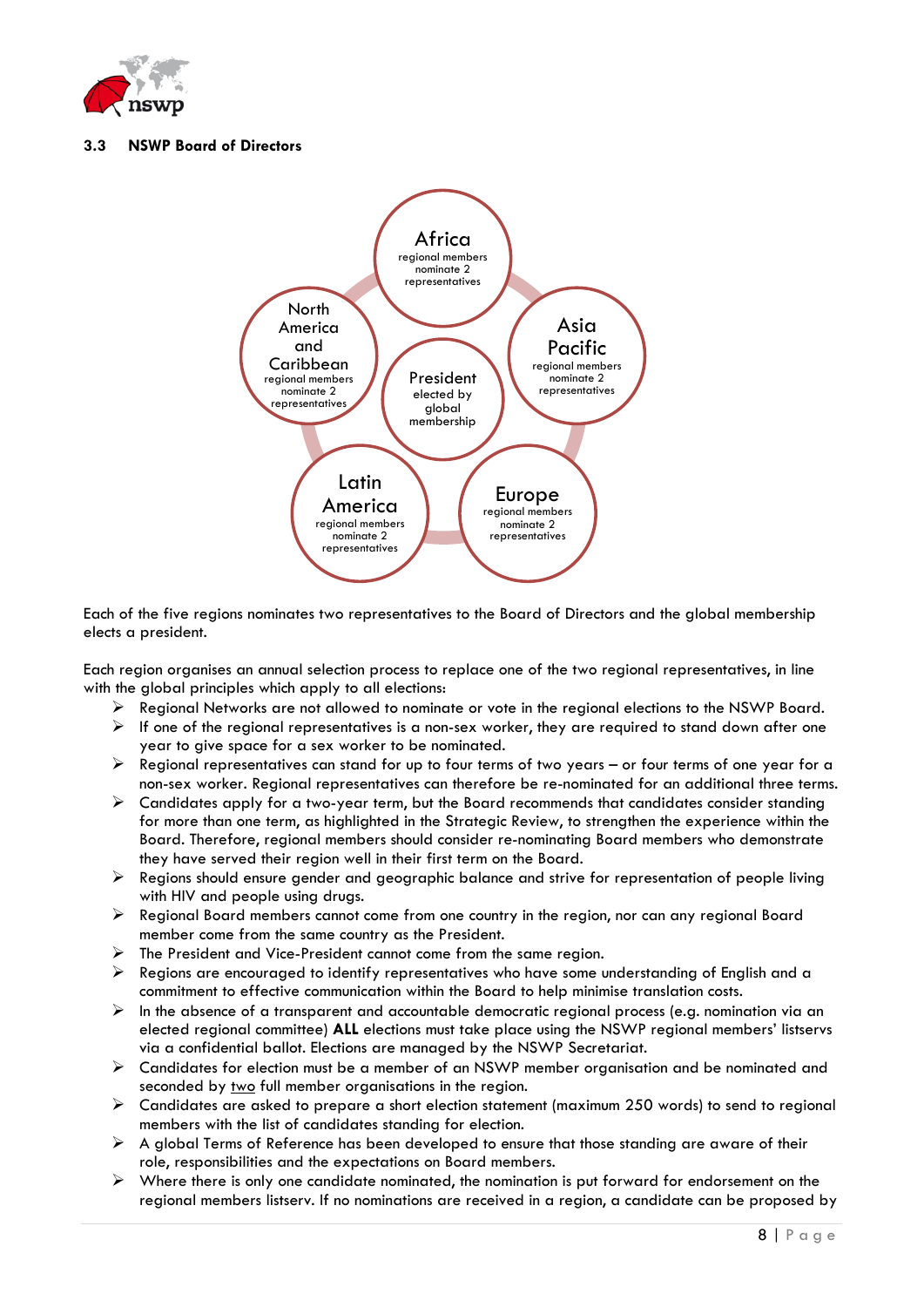

the regional network, after discussion within its membership, for endorsement on the regional listserv. This provides an opportunity for members within the region to question or challenge the nomination put forward by the regional network.

- $\triangleright$  Where there is a tied vote, the candidate having received votes from the most number of countries will be considered as elected as Board member.
- $\triangleright$  The North America & the Caribbean region is the only region which holds sub-regional elections and, as previously agreed by members in the region, each sub-region (i.e. the North American sub-region and the Caribbean sub-region) elects their own representative in alternate years. However, the **whole** region is then given the opportunity to endorse the sub-regional nominations, giving members across the region the opportunity to challenge (clearly stating why the nomination is being opposed) the candidate.
- $\triangleright$  The Africa region nominates representatives from Anglophone and non-Anglophone (Francophone or Lusophone) speaking countries in alternate years.
- $\triangleright$  The European region nominates representatives from Western & Northern Europe and Central and Eastern Europe & Central Asia countries in alternate years.
- $\triangleright$  In all regions a timeframe is given for any objections to the nomination put forward for endorsement. The agreed endorsement process uses a 7-day 'silence procedure' - which means that unless there are any objections (clearly stating why the nomination is being opposed) received within 7 days, the nominated candidate will be deemed endorsed as the NSWP Board representative for the region. If there is a material objection to the nomination within the seven days, then a re-election will be organised – if the same candidate is elected they will be deemed endorsed as the NSWP Board representative for the region.
- $\triangleright$  There must be deadlines for voting, counting of votes and endorsing a candidate agreed before the election process begins. Requests from members for an extension of voting or endorsement deadlines will not be considered after the final deadline of endorsing the successful candidate.

Individuals who have been involved in financial irregularities or corruption in any organisation, have wasted NSWP resources and/or failed to complete a contract with NSWP and return any advance payments are not eligible to stand for election to the NSWP Board.

Members of the Board of Directors, including the President, are volunteers and cannot be paid for any work or services provided to NSWP, but are paid expenses in line with the NSWP expenses policy.

However, they can be contracted by regional networks from funds auspiced by NSWP on behalf of the regional network, but all payments to members of the Board of Directors will be disclosed in NSWP annual audited accounts.

Board members must have regular access to email and speak/read English or be able to speak/read Chinese, French, Russian or Spanish and have access to interpretation/translation and language support within their own organisation. Each year after the new Directors are appointed, the Board of Directors should review gender and PLWH representation - the Board has the power to co-opt up to 3 individuals to ensure appropriate diversity and skills within the Board. The NSWP Global Coordinator is a non-voting member of the Board of Directors.

If a Board member relocates to another region or they are no longer associated with an NSWP member organisation, they will stand down from the Board and a regional election will be organised.

Board members are collectively responsible for:

- $\hat{\varphi}$  reviewing the Strategic Plan and updating NSWP annual priorities
- $\hat{\varphi}$  developing and updating NSWP policies
- $\hat{F}$  electing a Vice President
- $\hat{F}$  electing the Executive Committee
- $\hat{P}$  participating in the recruitment of staff and consultants
- $\hat{\mathcal{C}}$  selecting the Company Secretary
- $\hat{\varphi}$  identifying capacity building needs within the Board

Individuals considering standing for election should be aware that all Board members must be registered under their legal name and list their occupation at Companies House in the UK, records at Companies House are public records and anonymity cannot be guaranteed.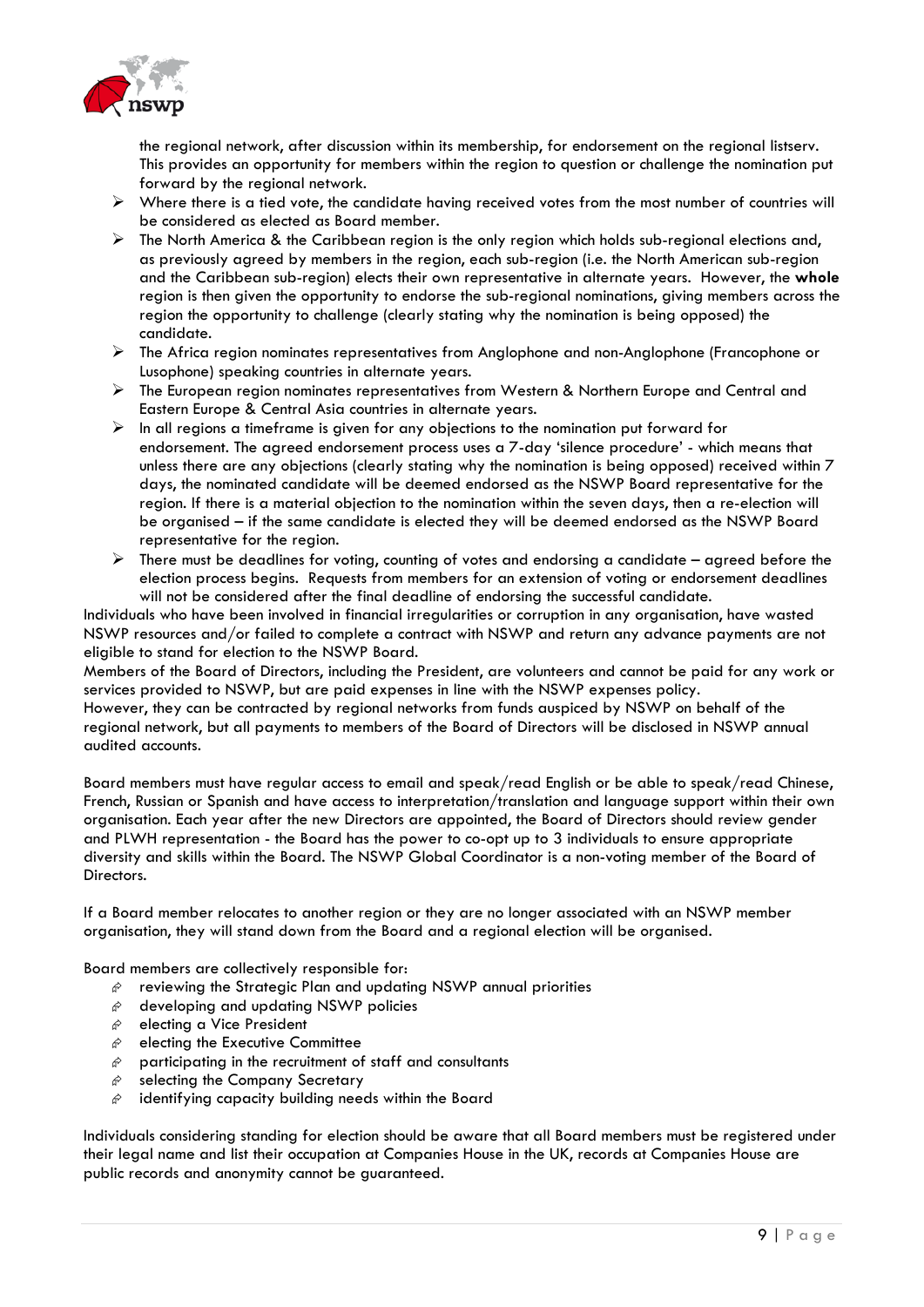

NSWP will only use the name Board members want to be known by for NSWP internal and public communications, including NSWP Annual Reports. However, individuals considering standing for election should be aware that Annual Reports and other public documents include a statement about how many current Board members who are sex workers and those who are openly living with HIV.

### <span id="page-10-0"></span>**3.4 NSWP President**

The NSWP President must be a current or former sex worker who is prepared to speak publicly and on camera. They must have excellent written and spoken English, with experience of working within a multi-lingual environment. It is a volunteer role with responsibility for chairing the NSWP Board of Directors and Executive Committee, ensuring good communications within NSWP, representing NSWP in public forums and working closely with the Global Coordinator to implement the NSWP Strategic Plan. The President is elected by the global membership for a two year term in alternate years to the Vice President. Voting will be by electronic, confidential ballot and administered by the NSWP Secretariat staff. All Presidential candidates must come from an NSWP member organisation, must be nominated by two full member organisations, and must provide a personal statement [maximum 250 words] which will be circulated to members.

### <span id="page-10-1"></span>**3.5 NSWP Vice President**

The NSWP Vice President must be a current or former sex worker and from a different region than the President. They must be able to communicate in English. The Vice President is elected by the Board of Directors for a two year term in alternate years to the President, for continuity. It is a volunteer role, with responsibility for deputising for the President if he/she is unavailable. Candidates can self-nominate or be nominated by another Board member, all candidates must be seconded by a Board member. The election of the Vice President takes place during the Board meeting. Voting will be by secret ballot and administered by the NSWP Secretariat staff.

### <span id="page-10-2"></span>**3.6 NSWP Executive Committee**

The Executive Committee includes the President, the Vice President and three Directors, plus the NSWP Global Coordinator as a non-voting member. Following the election of the President or Vice President, the Board will hold an annual election for the Executive Committee members from current Board members. Candidates can self-nominate or be nominated by another Board member; all candidates must be seconded by a Board member. Elections to the Executive Committee take place during the annual Board meeting, after the election of the Vice President. As a principle new members are encouraged to stand for election to build capacity and strengthen skills. Voting will be by secret ballot and administered by the NSWP Secretariat staff. Where the number of nominees is the same or less than the number of vacancies, there will be no need for an election.

The Executive Committee is responsible for decisions about the management of NSWP to ensure resources are identified and used responsibly and consistently with both NSWP mission and donor contracts. Members of the Executive Committee are volunteers.

The Executive Committee are collectively responsible for oversight of:

- $\hat{\varphi}$  ensuring appropriate and ethical support and supervision of staff
- $\hat{\varphi}$  implementation of policy, communications and activities
- work of the Global Coordinator
- $\hat{\varphi}$  decisions on appeals relating to NSWP membership.

Executive Committee members must have:

- $\phi$  experience of managing organisations and implementing policy and programmes for sex workers;
- $\hat{\varphi}$  speak/read English or have their own access to interpretation/ translation and language support;
- $\hat{P}$  be available for teleconferences and reviewing documents
- $\phi$  have support from any relevant employer or organisation to participate and give time to NSWP

# <span id="page-10-3"></span>**3.7 NSWP staff and consultants**

NSWP employs both staff and consultants, to implement the NSWP strategic plan. Secretariat staff work out of an office based in Scotland UK, while secretariat and task consultants can be employed anywhere in the world.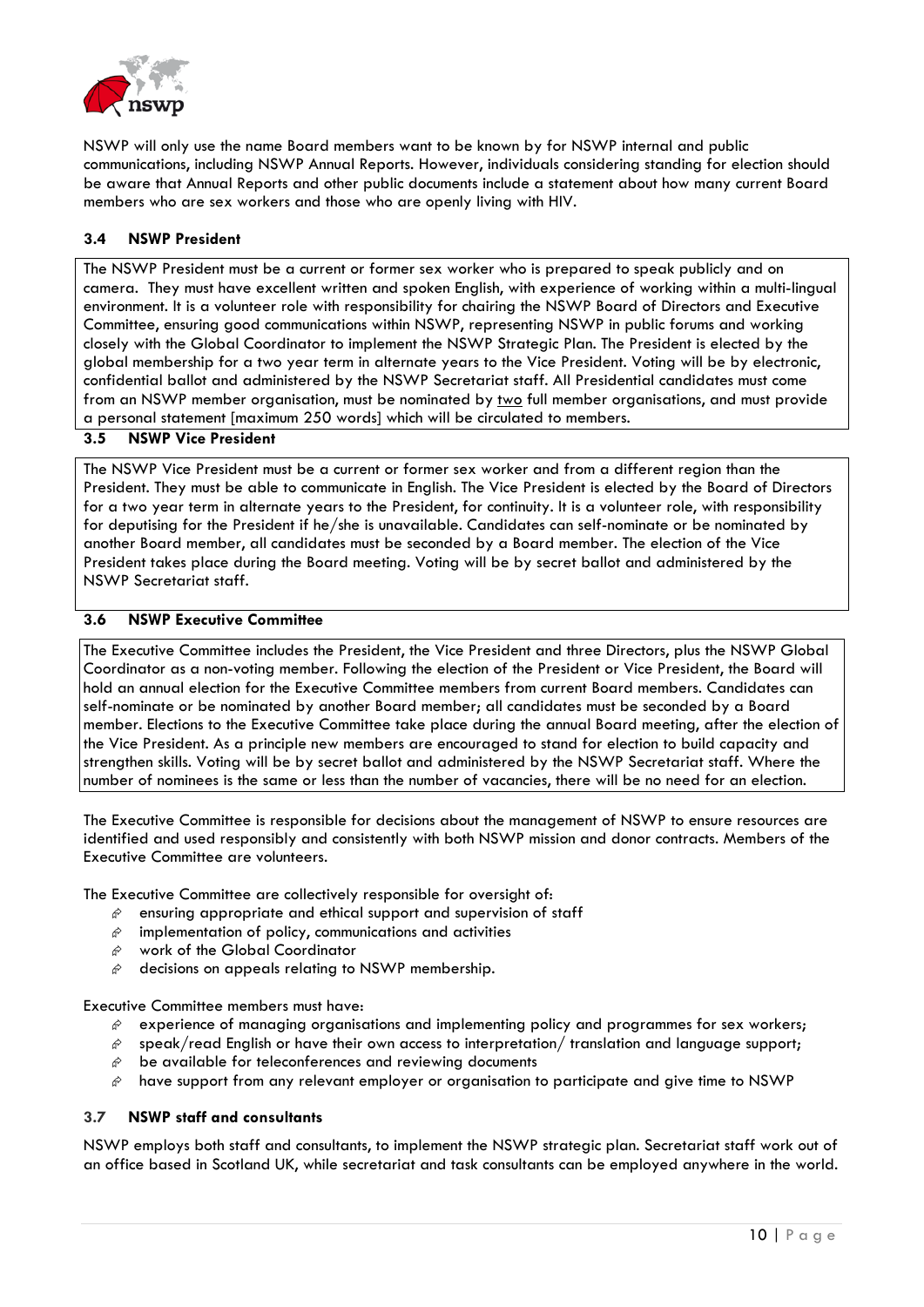

A summary of recruitment and management of staff and consultants is provided in the NSWP management section of this handbook and detailed guidelines are available.

# <span id="page-11-0"></span>3.8 **Decision making and accountability**

The quorum for Board decisions is one representative from each of the five regions and either the President or Vice President. The Board will strive for a consensus decision whenever possible – consensus does not require unanimous support but entails everyone being able to live with the decision. Where a consensus position cannot be reached during meetings, teleconferences and email decision-making a vote will be called, and the majority position accepted. The President, or Vice President if the President is not present, has a casting vote when there is no clear majority position. Board members may note their dissent in the notes for record and regional networks may choose not to implement decisions within their region if both Board members dissent.

The Global Coordinator will be managed by and report to the President (or Vice President if the President is unavailable).

NSWP members are not directly involved in the decision-making process but Board members are required to consult with the regional networks and other NSWP members in their region about the strategic direction and advocacy priorities of the global network and to report back to their regions. Regions are autonomous, and each have their own process for decision making.

### **Silence Procedure**

NSWP uses a silence procedure for decision making outside of face-to-face meetings by the Board, the Executive Committee and membership.

**Board of Directors:** A proposal or final draft document is sent out via email for consideration, and if no-one objects or raises concerns within the agreed timeframe of one week, in emergencies this may be reduced to 48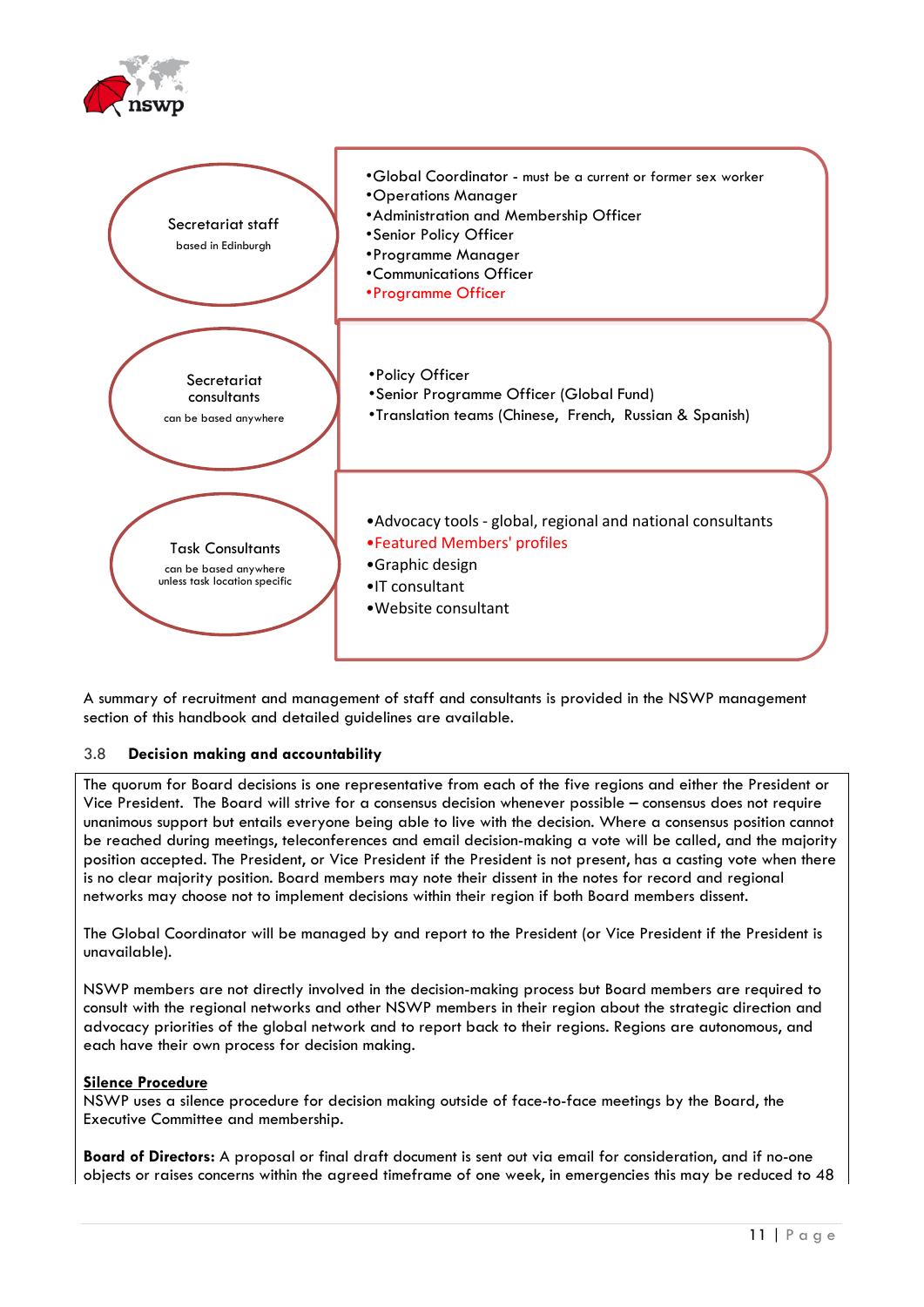

hours, then the proposal or final draft document is approved, and the Secretariat can action the proposal or launch the document.

If an objection or concern is raised, then an alternative process for making the decision is agreed by the Board of Directors – e.g. Board teleconference to try and reach consensus or majority voting.

**Executive Committee:** A proposal is sent out via email for consideration, and if no-one objects or raises concerns within the agreed timeframe of 48 hours then it is approved, and the Secretariat can action the proposal.

If an objection or concern is raised, then the proposal is referred to the full Board of Directors and an alternative process for making the decision is agreed by the Board of Directors – e.g. Board teleconference to try and reach consensus or majority voting.

**NSWP membership:** the silence procedure is only used to endorse NSWP documents following full consultation with NSWP members. A final draft document is sent out via email to members and if no member objects or raises concerns within one month then the document is considered endorsed. If a member raises an objection to the draft document, it will be referred to the Board of Directors who will decide on an alternative decision making process.

Final decision-making within NSWP rests with the Board of Directors as the elected representatives of the membership, they are the legal decision-making body and are accountable for the organisation under UK law. NSWP was not set up as a collective where members are involved in every decision.

Where the Board nominates NSWP members or staff to represent NSWP, authority is delegated to them to present NSWP positions and negotiate on behalf of the Board and NSWP members, within agreed parameters and NSWP's core values and consensus statement.

Membership of NSWP is voluntary with the option for members who do not agree with the governance structure or policy positions of the organisation to leave the organisation.

To be effective in their roles, the NSWP Board, Executive Committee, staff and consultants must be well informed about NSWP activities and plans. It is very important that everyone has access to support and a sense of working as a team, including Board and Executive Committee members having access to a regular translator who they can work with on understanding documents. The Global Coordinator and President are responsible for ensuing information is shared.

The NSWP Board and secretariat staff and consultants will share information via regular emails and skype conference calls.

Board members are responsible for Google translating emails sent to the Board listserv. Board members are encouraged to consult with their regional membership a month before decision-making processes.

**In addition, the Secretariat will organise quarterly skype teleconference providing regular verbal updates for Board members.** Participation in these meetings is not compulsory. The Secretariat will make arrangements to ensure interpretation for non-English speaking Board members and may organise multiple calls if necessary. If multiple calls are organised English-speaking Board members can choose which call to join.

# <span id="page-12-0"></span>**4 NSWP communications**

# <span id="page-12-1"></span>**4.1 Communications overview**

NSWP is a membership network with various levels and types of member engagement and involvement.

NSWP members communicate in a variety of ways. Members do not all share a common language and individuals who engage with the network have varying levels of literacy and of formal education. Their communications work takes many forms from the publication of books and academic papers, to the creation of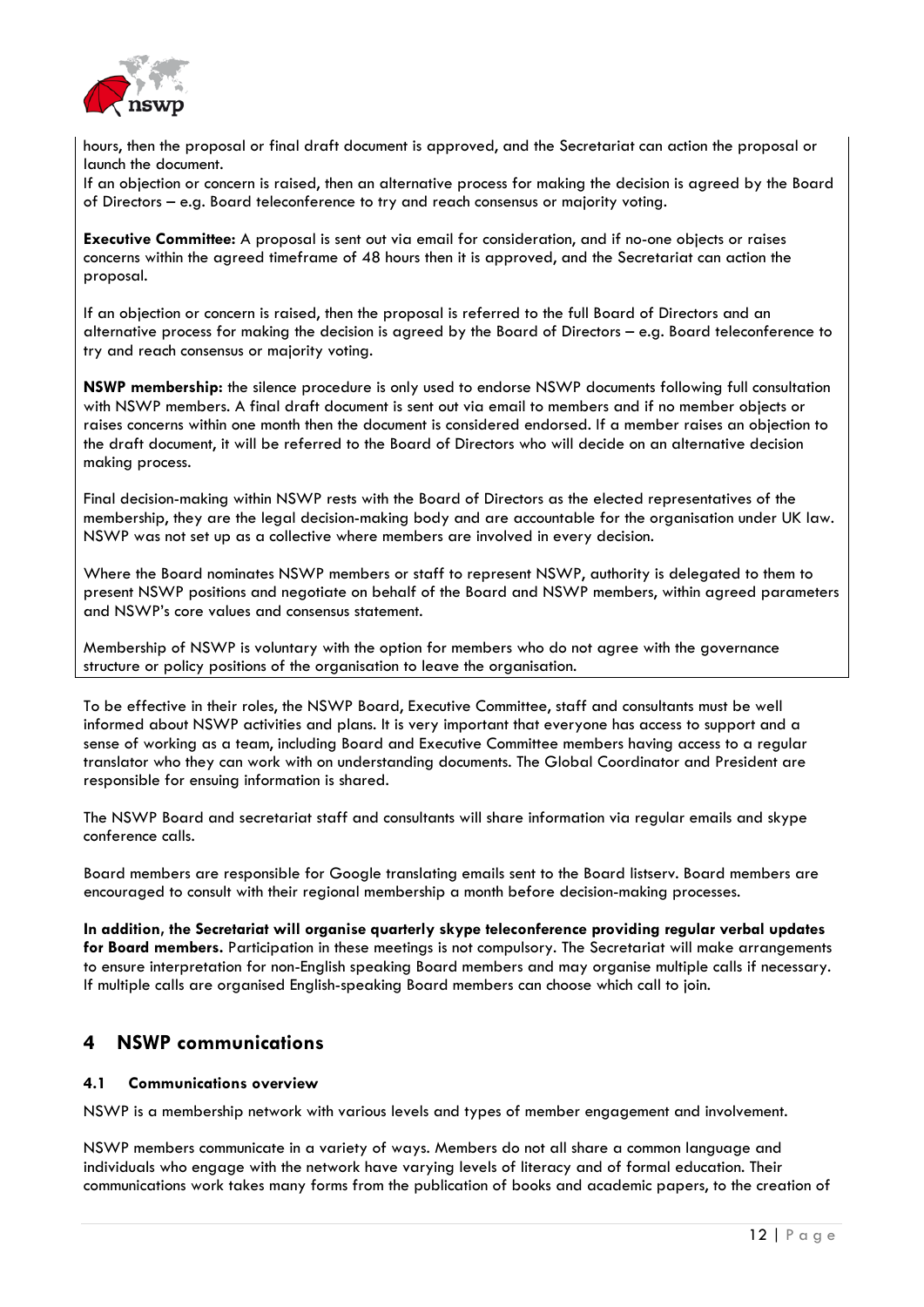

tools and best practices, to participatory work that harnesses creative expertise and energy such as performance and film making, to demonstrations.

Our members communicate in a number of ways, which include using listservs to discuss issues of common interest, learning from the experience of other NSWP members, and amplifying their own advocacy and campaigning by engaging with NSWP as a global network. NSWP is also a mechanism for coordinating action around international sex worker rights events, international conferences and policy processes, and represents a platform for raising awareness of the lived realities of sex workers around the world.

The types of organisations vary. Some organisations and individuals in NSWP require sex workers to be 'out' and others do not. Some members provide services, others are engaged in influencing work and others do a mixture of the two. Some members are relatively well funded and have offices with telephones, computers and administrative support and others are not. Not all member organisations have consistent and reliable access to fast Internet connections.

NSWP's communication work responds to the diversity, requirements and strengths of the membership. Core principles of this work include:

- $\%$  Listening to and being guided by the members
- $\psi$  Representing their views accurately
- $\psi$  Communicating in an ethical and respectful manner
- $\uplus$  Ensuring information is accessible and making it easy to contribute, publish and share material
- $\uparrow$  Delivering information and responding to member requests in a timely manner
- $\%$  Using plain English to facilitate translation by members and translating core resources
- $\psi$  Ensuring the quality of NSWP products and outputs

Communications must be considered and integrated throughout all NSWP's work and must be included in thinking about how we can achieve our advocacy goals.

### <span id="page-13-0"></span>**4.2 Communication goals**

- Raise the visibility and influence of NSWP and its members
- Strengthen member engagement in NSWP and amplify the voices of NSWP members
- Ensure resources are relevant and accessible to NSWP members
- Influence the policy and practice of decision makers and service providers so that they recognise and promote the human rights of sex workers
- Share information and resources with allies and partners outside the network

### <span id="page-13-1"></span>**4.3 Key audiences**

- NSWP member organisations and regional networks
- Sex workers' rights advocates and their organisations
- Service providers and programme implementers (governmental and non-governmental)
- National, regional and international policy makers
- Relevant United Nations bodies
- Funding agencies (multi-laterals, bi-laterals and philanthropic organisations)

# <span id="page-13-2"></span>**4.4 Key documents**

Key documents currently published by NSWP include:

- *NSWP Strategic Plan 2016 – 2020:* available on the NSWP website in English, Chinese, French, Russian and Spanish.
- *NSWP Consensus Statement on Sex Work, Human Rights and the Law:* available as downloadable PDFs on the website and as hard copy from the Secretariat (English, Chinese, French, Russian and Spanish)
- *NSWP advocacy tools:* a series of Briefing Papers and Policy Briefs with accompanying Community Guides, Briefing Notes and Smart Sex Worker's Guides on themes related to sex workers health and human rights, available as downloadable PDFs on the website (English, Chinese, French, Russian and Spanish)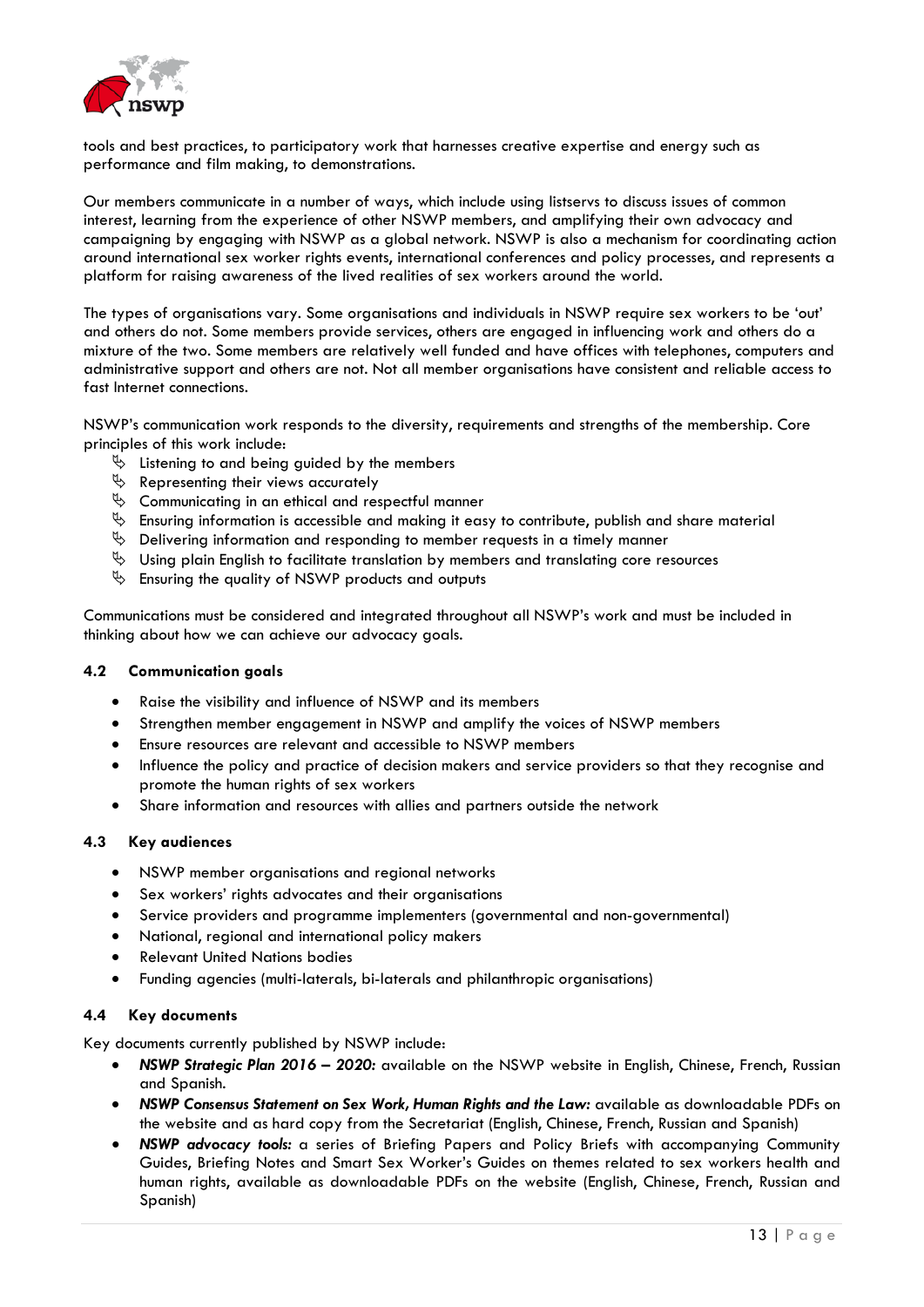

- *NSWP Case Studies*: a series of papers that reflect on the results and lessons learnt from NSWP activities or policies affecting the lives of sex workers.
- *NSWP statements:* a series of responses and statements on emerging issues related to sex workers health and human rights, available as downloadable PDFs on the website
- *Sex Work Digest***:** a quarterly round up of news stories, events and other information relating to sex work issues.
- *Research for Sex Work***:** a sex worker-led peer reviewed journal available as downloadable PDFs on the website – each edition is bi-lingual in English and one of the four official NSWP languages. Funding ended in 2016 and no new editions will be published.
- *Making Sex Work Safe*: available as downloadable PDFs on the website (English, Chinese, French, Russian and Spanish).

# <span id="page-14-0"></span>**4.5 Advocacy tools**

NSWP advocacy tools and campaigns are based on advocacy goals and priorities agreed each year by the Board of Directors following consultation within each region. The priorities identified each year will determine the thematic advocacy tools published each year as well as any global advocacy messages and campaigns.

# <span id="page-14-1"></span>**4.6 ICT tools**

# 4.6.1 Website

The NSWP website was launched in December 2010, replacing a site which was created in 1996, and is an archive for resources that date back to the establishment of the network. It is managed by the NSWP Secretariat. The main landing page and information on the website is in English, but visitors have the option of visiting parallel sites in Chinese, French, Russian and Spanish. These sites have the same basic information about NSWP and house resources available in those languages.

The website main pages are: Who we are, What we do, News, Resources, Our members, Contact. Our members page contains members' full profiles if consent has been given.

### *Resources*

The Resources page is used to share and archive materials that can inform rights-based policy and programming. Each resource added will have a summary. The resources reflect the NSWP's values, aims, and advocacy priorities.

### *News Items*

The News page is used to share recent news stories that may be of interest to members or others who wish to advocate for the human rights of sex workers. News stories are written and published and circulated by NSWP Communications Officer. These are sourced from members, the Secretariat and the media. Occasionally the Secretariat uses the News section to publish 'breaking' news stories and other materials. News stories may contain text, photos and videos, which are chosen to provide readers with an insight into the lived realities of sex workers in different settings.

### 4.6.2 Listservs

NSWP operates the following listservs:

- $\hat{\varphi}$  NSWP-members: An announcement-only listserv. Used for providing information to members and presidential elections. One email address per registered member.
- $\phi$  NSWP-members-discussion: For sharing information and facilitating discussion among members. Four email addresses per registered member.
- $\hat{\varphi}$  NSWP-board: Used for discussion and decision making
- $\mathcal P$  Africa-nswp: Used for providing information to members in Africa and regional elections members only.
- $\hat{\varphi}$  Asia-Pacific-NSWP: Used for providing information to members in Asia Pacific and bi-annual regional elections – NSWP members only.
- $\mathcal{P}$  Europe-nswp: Used for providing information to members in Europe and regional elections members only.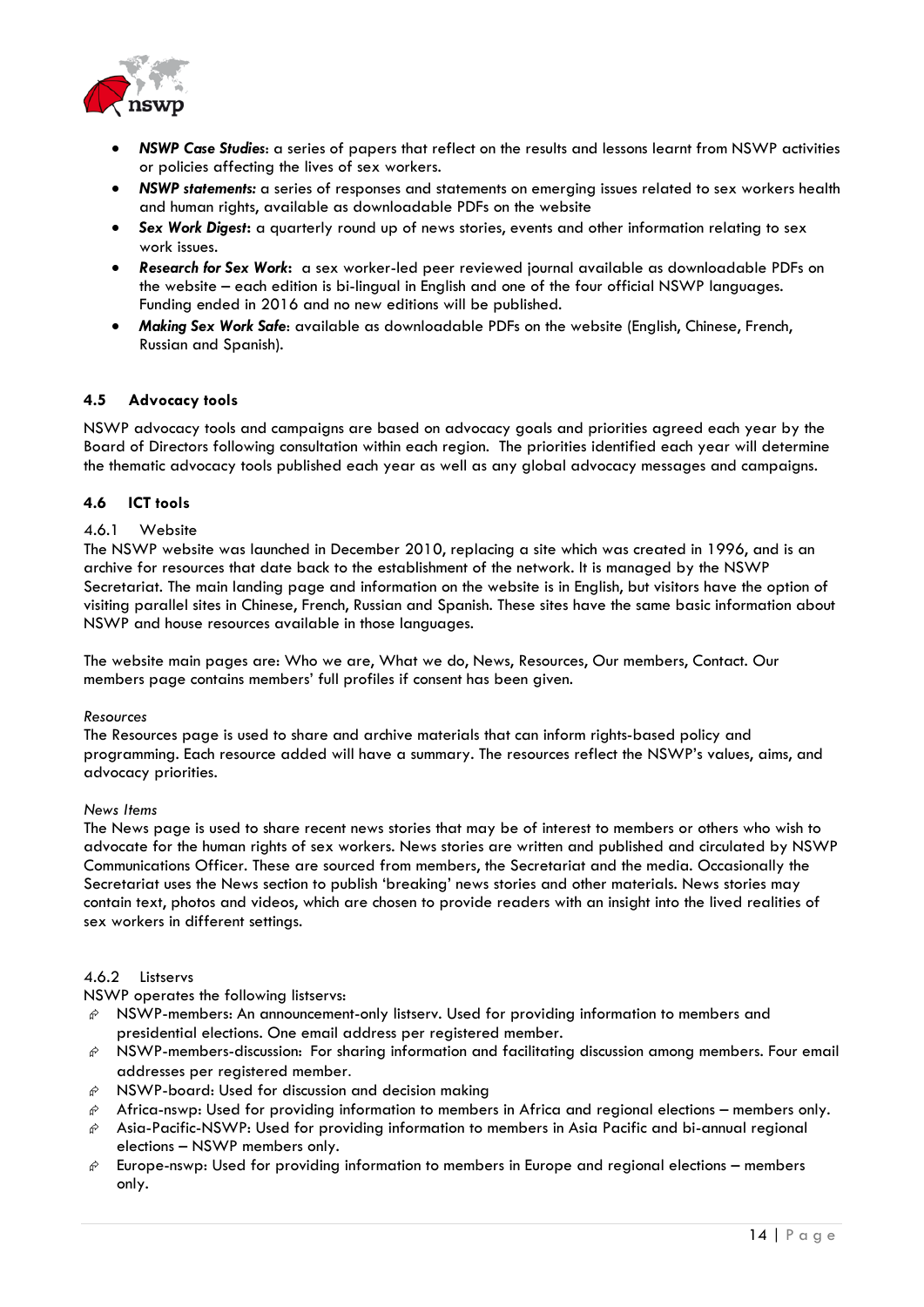

- $\hat{\varphi}$  North-american-caribbean-nswp: Used for providing information to members in the North America & the Caribbean region, facilitating discussion and endorsement of sub-regional nominations – members only.
- $\hat{\varphi}$  CSWC-members: Used for sharing information and facilitating discussion within the Caribbean sub-region and for sub-regional nomination/voting process
- $\hat{\varphi}$  north-america: Used for sharing information and facilitating discussion within the North America sub-region and for sub-regional nomination/voting process
- Latin-america-nswp: Used for sharing information, facilitating discussion in Latin America and regional elections – members only.
- $\hat{\varphi}$  NSWP-open-discussion: Used primarily by individuals in 'global north' to share information includes nonmembers.
- $\hat{\mathcal{C}}$  NSWP-communications: Used for sharing NSWP resources with partners and allies.

### 4.6.3 Social media

Social media is an umbrella term for digital communication tools and platforms used to connect and network with others, and to share information. Social media platforms allow users to add and share their own material, and to comment on things that other people have shared.

NSWP has a Twitter account GlobalSexWork, a NSWP Facebook page and private group, and an NSWP YouTube Channel. Each of these platforms serves a different function with the overall goal of disseminating NSWP materials to as wide an audience as possible. The NSWP Twitter account is used to share NSWP resources, news articles, jobs and other updates, as well as to share information from NSWP members. The NSWP Facebook page is used to share resources and news articles, but generally is not used to share jobs. The Facebook group is a closed group for members and supporters to share information and community initiatives, and the Secretariat uses this platform to share jobs at NSWP. Finally, the YouTube channel is used to share NSWP and NSWP member's videos where appropriate.

NSWP social media is managed by the Secretariat and is primarily in English, occasionally we will share information in the core NSWP languages.

# <span id="page-15-0"></span>**4.7 Translation and interpretation**

NSWP members communicate in many languages. NSWP has adopted Chinese, English, French, Russian and Spanish as its official languages. Where possible, dependent on resources, NSWP will publish information in all five official languages. When considering translations NSWP Board and Secretariat will prioritise those documents they consider most important for members.

If NSWP produces material in English only they will write them in plain English to make it easier for member organisations to translate using Internet translation programmes. Member organisations are encouraged to translate summaries of important documents and materials into local languages.

NSWP will use community interpreters and provide whisper interpretation in our meetings whenever resources are available. NSWP will also advocate for interpretation to be provided at external events to enable sex workers to meaningfully participate in international policy forums.

# <span id="page-15-1"></span>**4.8 Publications**

NSWP has developed a brand through the logo, imagery and messaging that we use. NSWP encourages members to use the NSWP members' logo when they publish materials that are compatible with our core values. The NSWP members' logo can be requested by members to the Secretariat. Member organisations must notify the NSWP Secretariat if they plan to use the NSWP logo and provide a copy of the final product.

A style guide has been developed for NSWP publications which includes logos, images and fonts for use online and in printed materials, templates for letterheads, business cards and publications.

NSWP members are welcome to translate NSWP publications into their own local languages, but must inform the NSWP Secretariat of their intention to translate the documents. When translating NSWP publications for public dissemination, members must cite NSWP as the original author of the publication and include the NSWP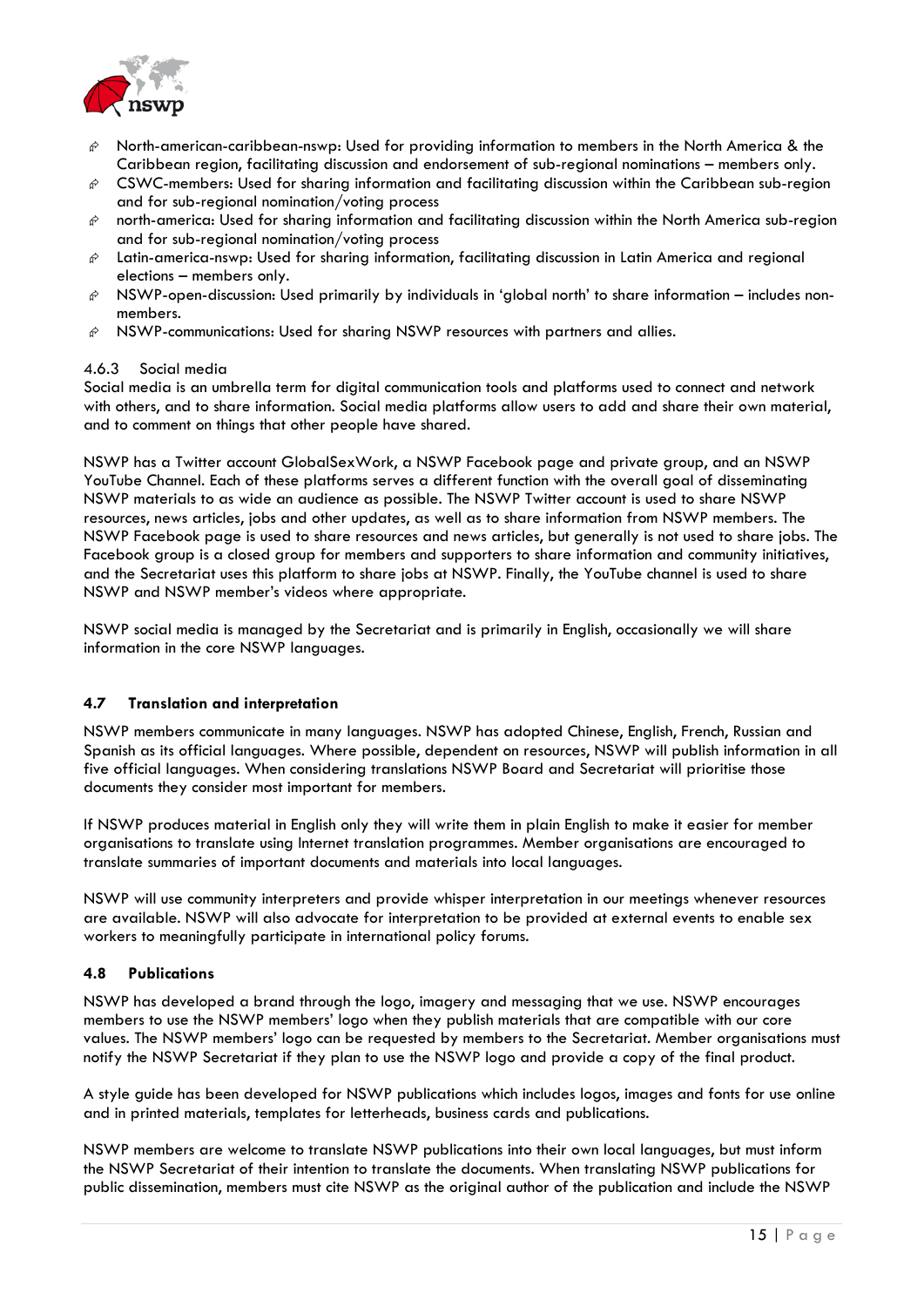

logo. When translating an extract or publishing a summary from an NSWP publications members should cite NSWP as the source of the information.

### <span id="page-16-0"></span>**4.9 Images**

Member organisations and affiliated individuals have images that are relevant to the work of the NSWP, its history and that of the sex workers' rights movement. Over time NSWP will try to collect these, catalogue them and make them available to NSWP members upon request.

### <span id="page-16-1"></span>**4.10 Archiving**

NSWP holds copies of the networks' publications and outputs. NSWP will encourage members to send relevant materials, either electronically or by post, to the Secretariat for its archives. Wherever possible NSWP will make archived publications available to members electronically.

NSWP will hold archives of its own communications and publications. NSWP will also encourage members to send materials either electronically or by post to the Secretariat for its archives. It will wherever possible make archived publications available electronically to members.

# <span id="page-16-2"></span>**5 NSWP rules**

NSWP must comply with company and employment legislation in the United Kingdom. It must also comply with conditions contained in agreements with donors. In addition to these legal obligations it has its own rules that member organisations and their representatives must agree to respect when they join NSWP.

It is important that all NSWP Board, staff, consultants and member organisations and their representatives who participate in NSWP related activities understand and respect the NSWP rules.

NSWP and its members face particular challenges around language, geographical separation, limited information communication technology support, and lack of financial resources and political support. Our ability to work collaboratively is sometimes limited by these factors.

NSWP Board, staff and consultants will be collectively responsible for ensuring the rules are promoted among the membership and those useful experiences from member organisations inform and improve the rules of NSWP.

This handbook provides a summary of the NSWP rules and members code of conduct. Further detailed guidelines and policies are available in the appendices.

# <span id="page-16-3"></span>**5.1 Affirmative action**

NSWP is led by sex workers – the President, Vice President and the Global Coordinator must be current or former sex workers who are prepared to speak publicly as sex workers. NSWP will work to ensure the meaningful participation of female, male and transgender sex workers within the organisation and will expect regional and national networks also to ensure gender and geographic balance.

While NSWP welcomes the support of non-sex workers and recognises they have a role within the sex worker rights movement, regional networks and member organisations are expected to nominate current and former sex workers as NSWP representatives whenever possible. NSWP will mobilise resources to support and mentor sex workers participation in NSWP activities but will not use resources to mentor or provide interpretation/ translation for non-sex workers.

# <span id="page-16-4"></span>**5.2 Confidentiality**

NSWP is committed to upholding the privacy rights of member organisations and of sex workers and their families within member organisations, everyone we work with and or individuals who accesses our website. The privacy and security of sensitive information is of paramount importance to NSWP.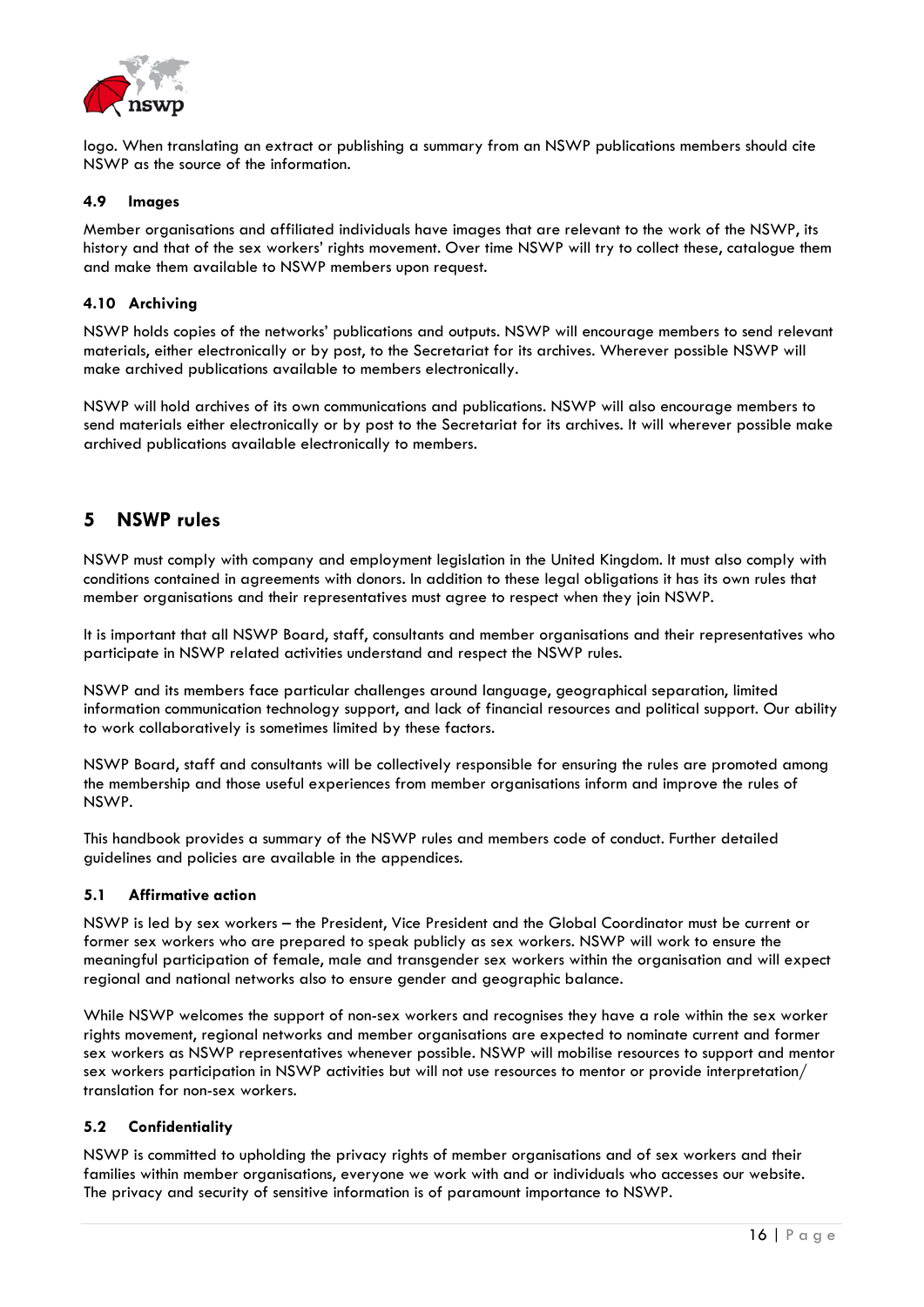

NSWP Board of Directors, staff and consultants are obliged to provide their real names. Board of Directors names, country of residence, date of birth, nationality and occupation are on public record in the UK and can be accessed through the Internet. Staff and consultants names and country of residence will also be on public record.

Information about member organisations that is not already in the public domain cannot be recorded or disseminated by NSWP or anyone associated with an NSWP member organisation without consent from the member organisation.

Information about individuals associated with NSWP member organisations must be approved by them before being disseminated within NSWP or published – unless such material has been published with their approval in the previous three months.

Emails received through any NSWP listserv must not be cross-posted without permission from the original poster unless the content comes from a public source, as outlined in the NSWP listserv guide.

NSWP Board members, staff and consultants are obliged to uphold the confidentiality of information. Information about members will be stored securely, accessible only by designated staff, and used only for the purposes for which the information was given. NSWP will not sell or share lists of names addresses or personal details to other third parties or other organisations.

NSWP Board members will not share their personal notes on decisions made by the Board during meetings or teleconferences, before minutes are approved by the Board shared by the NSWP Secretariat with NSWP members.

# <span id="page-17-0"></span>**5.3 Respect**

NSWP member organisations come from many different countries, cultures, faiths and ideas. *We are united around our core values and priorities related to sex workers' rights, but we may have very different ideas about other things.* These differences must be respected. Racism and disrespect of any religion, along with homophobia, transphobia and sexism will not be tolerated within NSWP.

NSWP requires members to listen to one another and be polite and respectful at all times – to ensure that everyone's voice can be heard and considered. Personal attacks on individuals within NSWP related events or activities, including listservs, will not be tolerated within NSWP.

### <span id="page-17-1"></span>**5.4 Complaints and grievances**

NSWP has a complaints procedure for handling members' complaints, grievances and suggestions for improvement. Informal complaints will be dealt with by the Global Coordinator unless the complaint is about the Global Coordinator. Formal complaints are dealt with by the NSWP President.

The formal complaint procedure aims to resolve differences that may occur and is informed by the following principles:

- $\hat{\varphi}$  NSWP always tries to manage its limited resources to best affect
- $\hat{\varphi}$  NSWP operates in a non-discriminatory and non-judgemental way
- $\mathcal{P}$  Complaints will be handled confidentially; anonymous complaints will not be considered or investigated
- $\hat{\varphi}$  All complaints will be recorded and responded to within a set time
- $\hat{\varphi}$  No individual will be involved in investigating a complaint relating to her/his behaviour
- $\hat{\varphi}$  Organisations and individuals will have the right to respond to any complaint made against them
- $\hat{P}$  This complaint procedure is for member organisations and external parties. There is a separate grievance procedure for staff and consultants.

Guidelines for implementing the complaints procedure and a complaint form are available from the secretariat.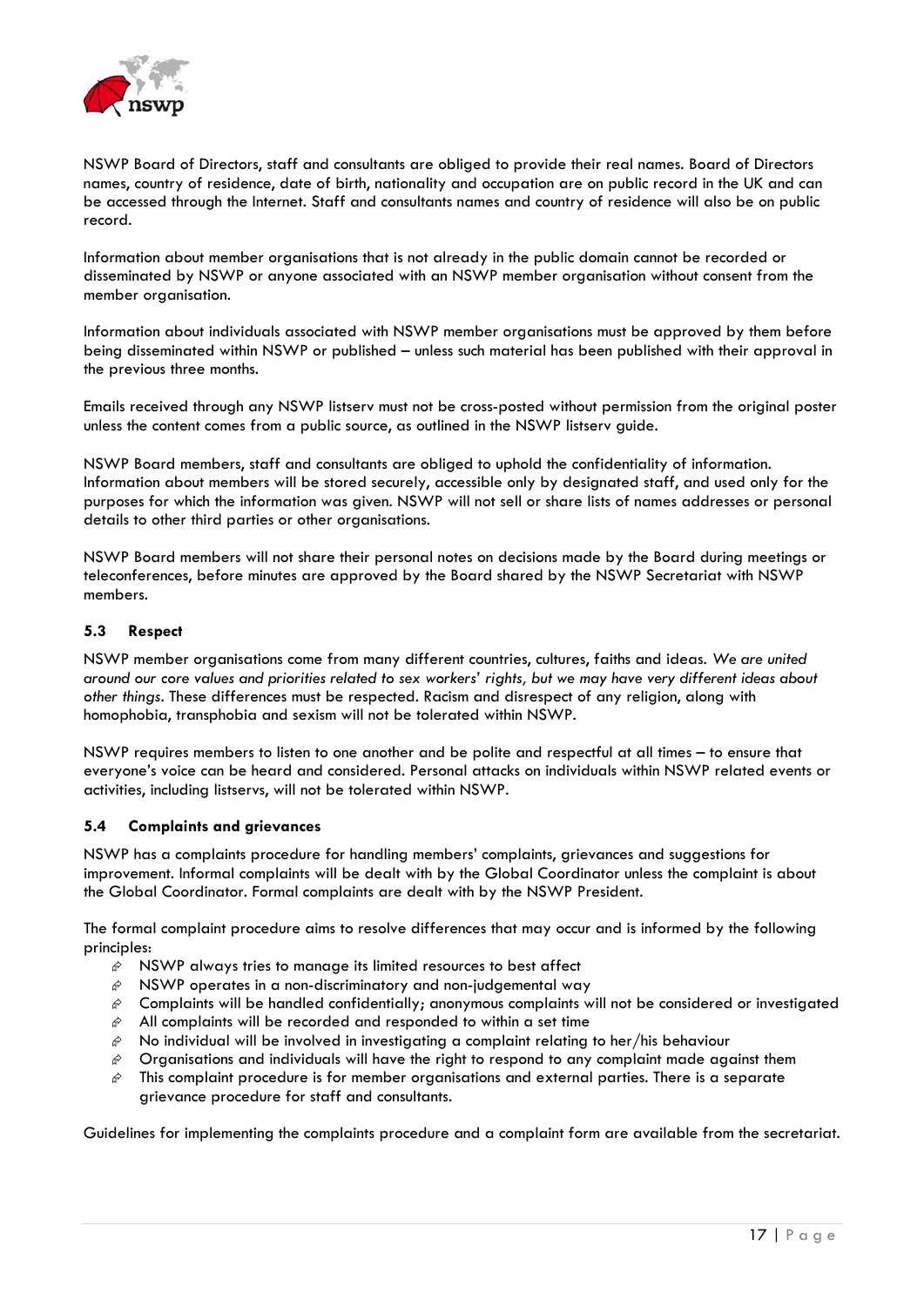

# <span id="page-18-0"></span>**5.5 Equalities and diversity**

NSWP recognises the right of indigenous, ethnic and sexual minorities, transgender people, women, disabled people, young and older people to be treated equitably.

NSWP is committed to affirmative action around employing sex workers. All NSWP paid work (staff and consultants) will be advertised through the NSWP listservs with clear and fair eligibility criteria, which will explicitly encourage applications from individuals with sex work experience. NSWP's affirmative action employment policy will prioritise sex workers who are competent to do the work over non-sex workers who also meet the eligibility requirements.

# <span id="page-18-1"></span>**5.6 Use of NSWP name and resources**

Member organisations should not speak or write on behalf of NSWP without prior consent, which must be sought through the Secretariat.

NSWP resources should only be used by members for the purposes for which they are authorised. NSWP Board members, staff, consultants or representatives of member organisations shall not use NSWP information, resources or funds for personal use or use NSWP's name for personal financial gain.

NSWP Board members cannot be staff members or paid consultants contracted by NSWP but will receive outof-pocket expenses for their participation in NSWP Board meetings or other events if they are nominated by NSWP to represent the organisation.

NSWP Board members, staff or consultants shall not take part in any application for funds or bid for any contract or position that conflicts with the interests of NSWP. NSWP acknowledges the possibility of conflicts of interests. When such a conflict of interest appears, the individual must notify NSWP through the Secretariat immediately and make arrangements, such as standing down from their position as a Board member temporarily or permanently.

# <span id="page-18-2"></span>**5.7 NSWP Communications Protocol**

Member organisations are required to ensure that they and anyone associated with the organisation, respect the NSWP Communications Protocol. The NSWP Communications Protocol incorporates all elements of the NSWP Members Code of Conduct (which all members must sign up to on joining) and the NSWP Listserv & Social Media Code of Conduct (for users of NSWP listservs, Facebook group, etc).

- $\hat{\varphi}$  Respect confidentiality of member organisations and individuals associated with member organisations
- $\hat{\varphi}$  Only use NSWP resources and images as authorised
- $\hat{P}$  Respect diverse opinions and individuals within the network
- $\hat{\varphi}$  Protect the reputation of NSWP during NSWP related activities or while representing NSWP.
- $\mathcal P$  Disclose any organisational affiliations and financial interests that may conflict with participation in NSWP
- Notify NSWP through the secretariat **if invited to represent NSWP** and obtain authorisation before accepting
- $\hat{\varphi}$  Notify NSWP through the secretariat if resigning as an NSWP member
- $\hat{\varphi}$  Work within the NSWP operational guidelines, including appropriate use of complaint and grievance procedures
- $\hat{\varphi}$  Provide accurate trip reports and expenses claims when attending events or carrying out activities for NSWP
- $\hat{\varphi}$  Do not 'cross post' emails from NSWP listservs without permission from the poster unless the information is already in the public domain.
- $\hat{\varphi}$  Do not use homophobic, racist, sexist, transphobic or other offensive language during NSWP related activities, including on NSWP listservs, social media platforms and website
- $\hat{\varphi}$  Do not display any violent, intimidating, abusive or malicious behaviour toward Board members, staff, consultants, volunteers, member organisations or their representatives or participants in NSWP related activities. This includes physical or verbal abuse, abuse in writing, 'persistent messaging', inappropriate use of grievance procedures or other operational procedures or any other form of harassment. .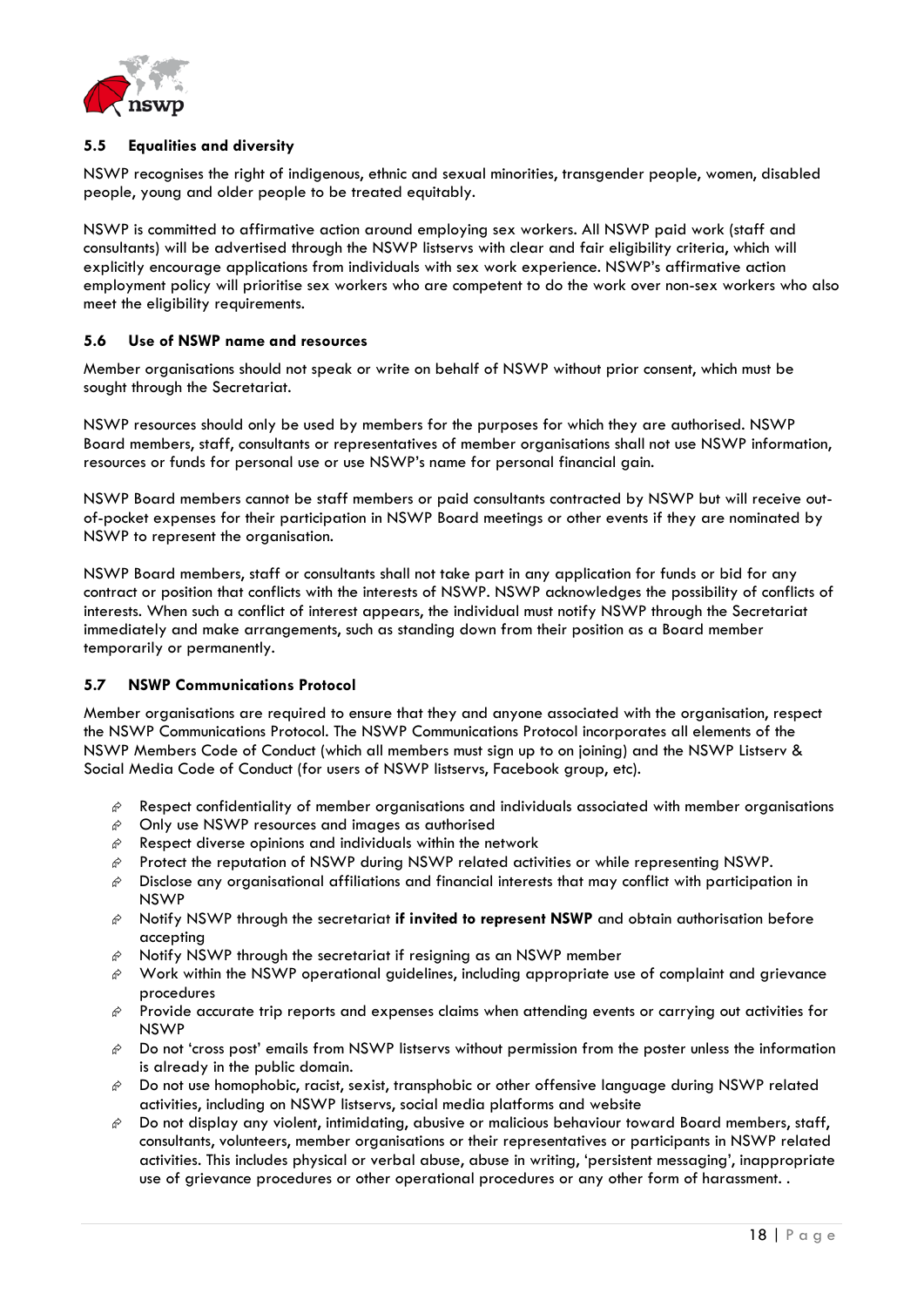

**How the NSWP Listserv & Social Media Code of Conduct will be enforced:**

Individuals and organisations who breach the NSWP Listserv & Social Media Code of Conduct will be given two warnings and on the third breach will be removed permanently from all NSWP communication platforms, including Facebook, listservs and other social media platforms.

# <span id="page-19-0"></span>**6 NSWP management**

NSWP must comply with the employment and financial management laws of the United Kingdom. It must also comply with conditions contained in agreements with donors. In addition to these legal obligations NSWP has its own operational practices that Board members, staff, consultants, volunteers and members must comply with. It is important that all understand and respect the NSWP operational practices.

Management within NSWP has particular challenges around language, geographical separation across different time zones, limited technical support and lack of financial resources; the Secretariat seeks to minimise the impact of these challenges as far as possible.

This section of the handbook provides a summary of the operational practices; further guidelines are available in the appendices.

# <span id="page-19-1"></span>**6.1 Introduction & principles**

NSWP has both paid and unpaid workers, who are entitled to safe and healthy working conditions. The Board of Directors have a responsibility to ensure that NSWP employee's rights, as well as the interests of the organisation and its members, are protected. These obligations are met by having clear guidelines for paid and unpaid workers, transparent financial management procedures and clear internal communications guidelines that all can understand.

These are the principles that inform NSWP management:

- $\hat{\varphi}$  Ensuring ethical and fair treatment of staff, consultants and volunteers
- $\hat{\varphi}$  Building skills, capacity and solidarity among member organisations and sex workers
- $\hat{\varphi}$  Ensuring resources and funds are used to best affect and provide value to members and donors
- $\hat{\varphi}$  Ensuring financial and operational accountability to members and donors
- $\hat{\varphi}$  Providing accurate and regular reports of NSWP activities to members and donors
- $\hat{\varphi}$  Ensuring confidentiality and security of sensitive information
- $\hat{\varphi}$  Building positive working relationships and partnerships
- $\hat{F}$  Respecting diversity
- $\hat{\mathcal{C}}$  Contributing to a sustainable environment.
- $\hat{\mathcal{C}}$  Contributing to a positive social impact
- $\hat{\varphi}$  Ensuring no harm is done

# <span id="page-19-2"></span>**6.2 Recruitment of staff, consultants and volunteers**

For many years NSWP relied upon volunteers and consultants. With the registration of NSWP in the UK as a private not-for-profit company limited by guarantee NSWP is now in a position to employ staff. However, NSWP will continue to recruit and rely upon both volunteers and consultants to implement its workplan.

A small number of staff will be recruited and employed in the Secretariat. However, to ensure that NSWP can make best use of global experiences and expertise it may also recruit consultants from across the world to work with the Secretariat staff in implementing core activities such as communications work. Additionally, NSWP will recruit consultants from across the world to work on specific and diverse tasks such as coordinating sex workers' activities at the International AIDS Conferences or providing graphic design services.

Recruitment for staff, consultants and volunteers will be open and advertised through NSWP listservs and website and will comply with regulations laid down in UK law to provide opportunities for citizens outside the UK to work for and with NSWP.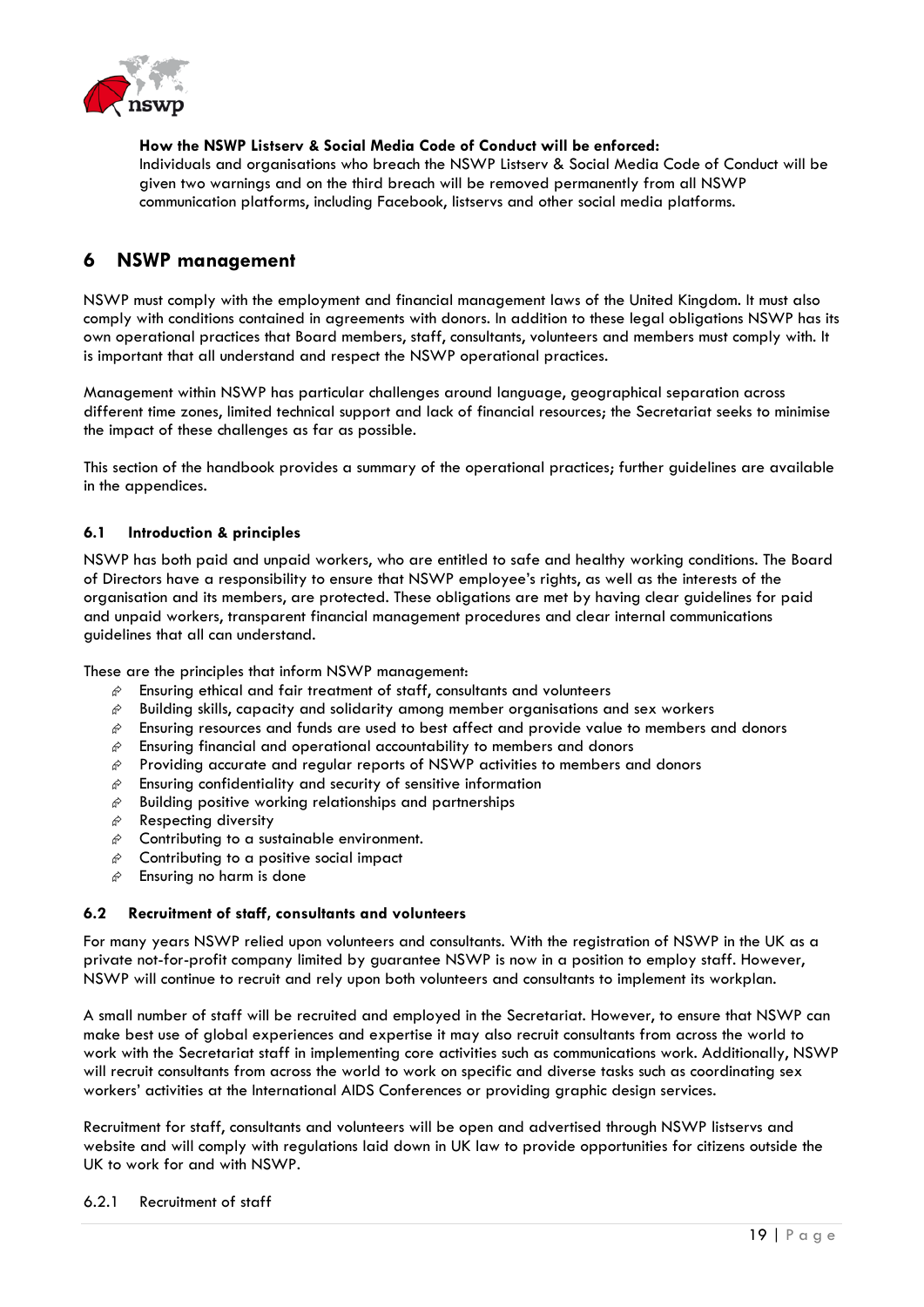

The NSWP Board considered the two options for international recruitment under UK employment law. As a small non-governmental organisation NSWP does not have the resources to register as a sponsoring employer and the proposed staff posts are unlikely to fit in the code of practice for sponsored workers. Therefore, the Board decided that NSWP will advertise all future staff posts in line with European Union (EU) and UK advertising requirements that allows people from outside of the EU to apply; but their employment would be dependent upon the person being able to obtain a work permit in the UK.

All staff posts will be advertised through the NSWP listservs and website, UK jobcentres, national and EU recruitment websites to comply with the international recruitment regulations.

An application pack, including terms of reference, application form (including equalities and diversity monitoring), and information for applicants will be sent out to all applicants. The Board will nominate a selection panel of three, at least one of whom must be a Board member, who will review all applications and shortlist up to three people for interview. Interviews will be conducted by skype or telephone. Second interviews may be arranged if necessary before a final decision is reached.

# 6.2.2 Recruitment of consultants

NSWP will advertise all consultancy work over £2,000 through an announcement sent to the NSWP listservs, except where services are required locally at the secretariat office in Edinburgh, such as accountancy and IT network support and maintenance. For specialist tasks, such as website development, the secretariat will also email the announcement to at least three recommended specialists who have worked for member organisation and whose work has been considered of the highest standard.

Terms of Reference for the services required from consultants will be drafted and sent out with the announcement. All candidates will be asked to submit an abridged Application Form or Letter of Interest. The Board will nominate a selection panel of up to three at least one of whom should be a Board member, who will shortlist up to three candidates for interview. Interviews will be conducted by skype or telephone. Second interviews may be arranged if necessary before a final decision is reached.

### 6.2.3 Recruitment of volunteers

NSWP will advertise all formal volunteering opportunities within NSWP activities through the NSWP listservs. During NSWP events volunteers are sometimes needed and recruited from among participants. The line between participating in an NSWP event and working as a volunteer for NSWP is therefore not always clear. Common sense should guide decisions whether the task undertaken is an ordinary membership function covered by the members' code of conduct or a volunteer function covered by the volunteer guidelines.

# <span id="page-20-0"></span>**6.3 Guidelines for staff, consultants and volunteers**

# 6.3.1 Guidelines for staff

NSWP will comply with UK employment law. To do so it must issue staff with a job description outlining key responsibilities, a contract and terms of conditions of employment.

Staff contracts provide a job title, and summary of length of contract, date employment began, main place of employment, supervisor, hours of work, salary, pension and payment period/method, annual leave entitlement, and obligations under data protection, and are signed by the employee and employer.

Terms and conditions of employment set out in detail staff entitlement under UK employment laws. They include conditions of service including termination of employment, salary scales, place and hours of work, sick leave and sick pay entitlement, family friendly provisions and parental leave entitlement, out of pocket expenses policy and procedures for reimbursement, supervision, appraisal and training provision, pension entitlement, trade union membership entitlement, disciplinary and grievance procedures, IT security procedures, intellectual copyright and confidentiality, performance and professional standards, data protection obligations, public interest disclosure, health and safety at work, equal opportunities and changes to conditions of service.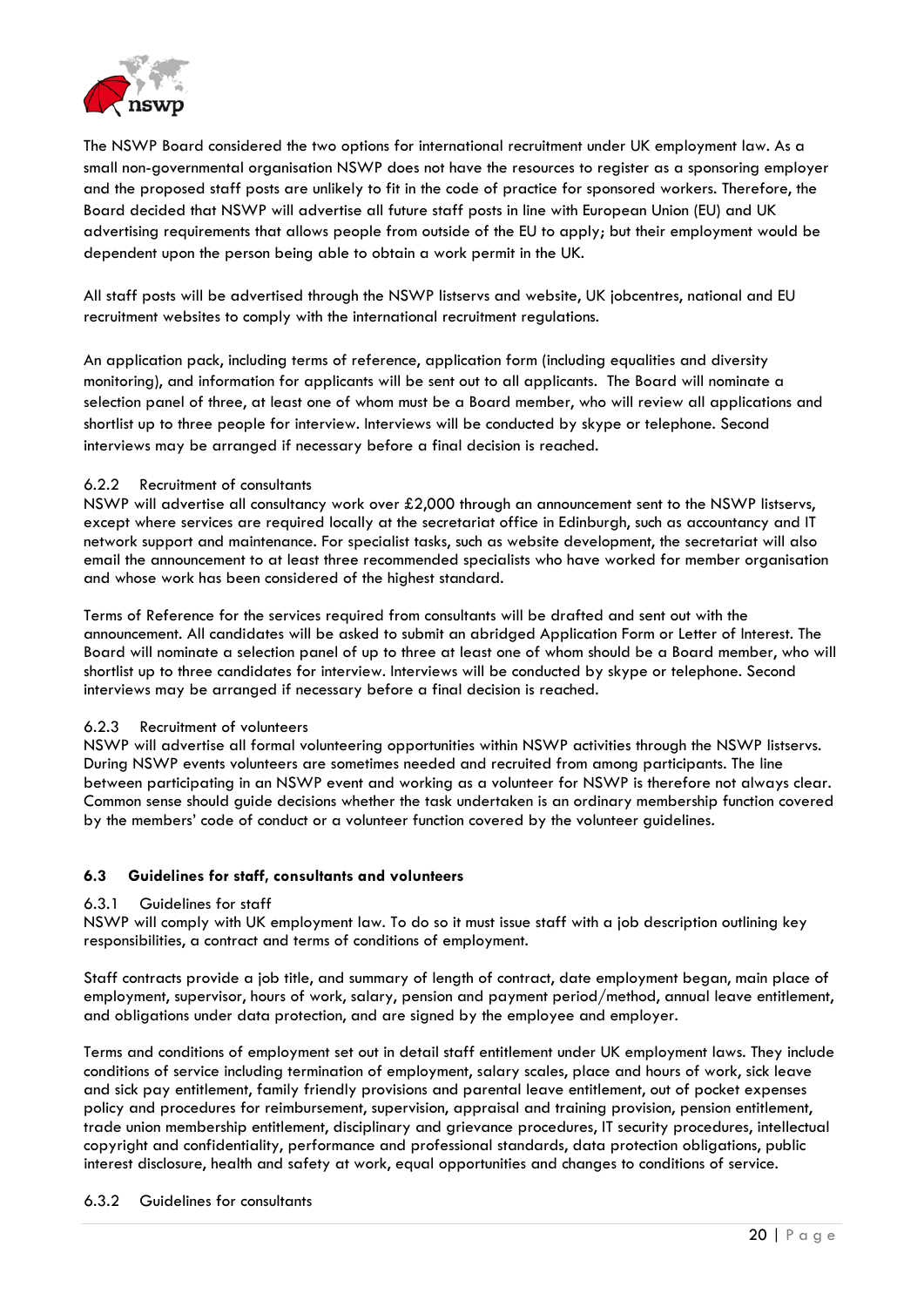

NSWP will comply with UK law in relation to the employment of consultants and expect consultants to comply with the laws in their country of residence and the countries in which they are undertaking work on behalf of NSWP.

A Letter of Agreement (contract) is signed by the NSWP and the consultant. The Letter of Agreement sets out in detail the conditions under which the consultant is employed including the services they are contracted to provide as outlined in the Terms of Reference and their proposal, the deadline for the work to be completed, the payment including overheads, payment schedule and method, handover of passwords and materials at conclusion of service, confidentiality, intellectual copyright, conditions for change to service, clarification of employment relationship and insurance and tax liabilities as a consultant, clarification of Scottish and UK law as governing law and contact details for both NSWP and the consultant.

### 6.3.3 Guidelines for volunteers

*"Delegating work to volunteers is not to be merely a way to spread the workload around or get work done for free - it is also a political and social tool. [Working within NSWP] should be an opportunity for both resistance and personal development."* 

All volunteers, whether in formal roles or assisting at events, must be properly supervised and given constructive feedback from a designated person who will keep in mind that praise and criticism are both important.

Volunteers must be treated with respect and given tasks which are both interesting and productive, and which build their skills and knowledge.

Formal volunteers making a sustained contribution to NSWP must have a clear job description setting out the tasks they are expected to perform and Volunteer Agreement (contract) which will be signed by NSWP and the volunteer. The Volunteer Agreement will include a summary of induction and training available, support and supervision offered, out-of-pocket expenses policy and procedures for reimbursement, equal opportunities statement, dealing with grievances and difficulties, confidentiality, and volunteer time commitment. Volunteers will also be provided with a Volunteer Handbook which sets out in detail what volunteers can expect from NSWP, including skills and capacity building, and what NSWP can expect from volunteers and the rules they are required to follow. All volunteers will also be provided with a copy of this organisational development and operational handbook.

All volunteers will be provided with a named person within NSWP who will provide supervision and support them volunteering. It is important that volunteers understand the collaborative spirit of NSWP and its status as a network of organisations.

Documentation and certification of contributions made by each volunteer will be made available to all volunteers, including letters of reference, volunteer certificates, etc.

### <span id="page-21-0"></span>**6.4 Grievance and disciplinary procedures**

NSWP takes misconduct by any organisation or individual associated with the NSWP very seriously. The Board and Secretariat will handle any grievances reported confidentially. However, anonymous complaints will not be considered or investigated. Disciplinary action will be taken against any individuals, including Board members, staff, consultants and volunteers, or organisations, including members and consultants, who fail to respect the code of conduct and do not perform to an acceptable standard.

Examples of conduct for which a grievance may be lodged and/or disciplinary action taken:

- $\hat{\varphi}$  Breaches of confidentiality
- $\hat{\varphi}$  Misuse of NSWP resources
- $\hat{\varphi}$  Misrepresentation or falsification of trip reports, expenses claims or other records
- $\hat{\varphi}$  Failing to protect the reputation of NSWP during NSWP related activities or while representing NSWP, resulting in potential or real damage to NSWP or any member organisations
- $\mathcal P$  Wilful or reckless act that causes, or might cause, a serious danger to the health and safety of others
- $\hat{\varphi}$  Any kind of violent, intimidating, abusive or malicious behaviour toward Board member, staff, consultant, volunteers, member organisations or their representatives or participants in NSWP related activities. This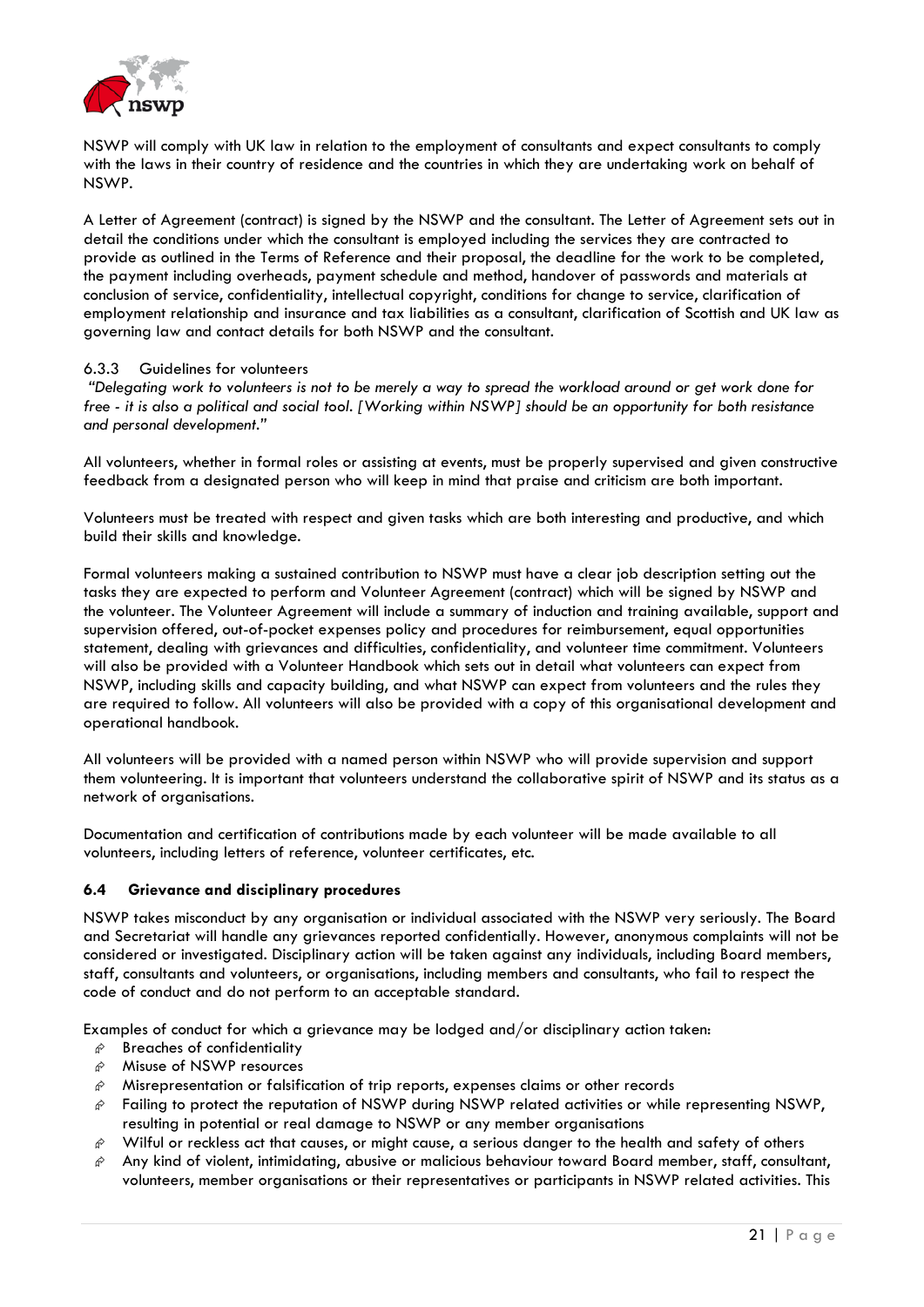

includes physical or verbal abuse, abuse in writing, 'persistent messaging', inappropriate use of grievance procedures or other operational procedures or any other forms of harassment

- $\hat{\varphi}$  False statements or failure to disclose any aspect of personal and financial status that conflict with the interests of NSWP
- $\hat{\varphi}$  Stealing or unauthorised possession or destruction of property belonging to others during NSWP related activities
- $\hat{\varphi}$  Providing misinformation about NSWP to external sources inappropriately or maliciously.
- $\hat{\varphi}$  Consistent inefficiency, incompetence, or negligence in the performance of assignments.

Staff and volunteers have detailed grievance and procedures set out in their terms and conditions of employment and volunteer handbook, which set out the disciplinary actions that can be taken.

A consultant's contract will be revoked if there is a serious breach of NSWP rules.

Board members and member organisations may also face disciplinary action if they breach NSWP rules or codes of conduct.

# <span id="page-22-0"></span>**6.5 Expenses**

NSWP recognises the importance of having a transparent expenses policy that clearly sets out the out-ofpocket expenditure that can be claimed from NSWP and how it will be paid. The NSWP expenses policy applies to Board members, staff, consultants, volunteers, sponsored participants at NSWP activities and scholarship recipients and anyone else seeking reimbursement of expenses from NSWP.

NSWP does not send cash advances to participants prior to an activity. **Participants must ensure that they have enough cash to cover emergencies during their travel.**

Expenditure must always be approved by the Secretariat in advance and be for out-of-pocket expenses only. NSWP will approve expenditure to cover:

- $\hat{\varphi}$  International travel when travelling on NSWP business, including visa fees and associated costs related to consular fees, travel agency fees and courier costs and travel to and from airports. If flights are substantially cheaper from a neighbouring country, NSWP will book the cheaper flight and reimburse cost of travel to and from the departure airport.
- $\hat{\varphi}$  National travel costs to and from events or meetings
- $\hat{\varphi}$  Local travel when away from home on NSWP business
- $\hat{\varphi}$  Hotel accommodation when away from home on NSWP business
- $\hat{\varphi}$  Meals when away from home on NSWP business
- $\hat{\varphi}$  Internet use when away from home on NSWP business
- $\hat{\mathcal{C}}$  Essential equipment and stationary

The Secretariat will book pre-paid travel and hotel accommodation to minimise out-of-pocket expenditure. Individuals not able to travel are required to notify the Secretariat at the earliest opportunity prior to the trip, so that NSWP can minimise any financial loss. It is NSWP's policy to book economy class airfares by the most direct and cheapest route and to book affordable, clean and safe hotels. The NSWP Secretariat generally uses a preferred provider for making travel bookings. The NSWP Board have also agreed that the Global Coordinator may use a preferred airline, considering the extent to which the Global Coordinator is expected to travel and the related benefits of being a frequent flyer with a preferred airline. **All travel will be booked through the NSWP Secretariat.** This may include travel insurance, if required. Participants will be asked to complete and return a travel request form which must be submitted within 7 days to enable the Secretariat to book flights, travel insurance and accommodation.

NSWP only pays for standard economy flights - any extras (e.g. extra baggage, extra legroom, upgrades etc.) must be covered by the individual themselves. Individuals will have to cover the cost of a new ticket if they miss their flight; travellers are therefore advised to ensure they arrive at the airport on time. It is understood that there are some occasions (e.g. bereavement, sudden health issues, visa and transit issues etc.) when the individual cannot attend the meeting or need to alter travel arrangements. Should any such event occur, it is the individual's responsibility to provide adequate notice to NSWP Secretariat in order to cancel or change their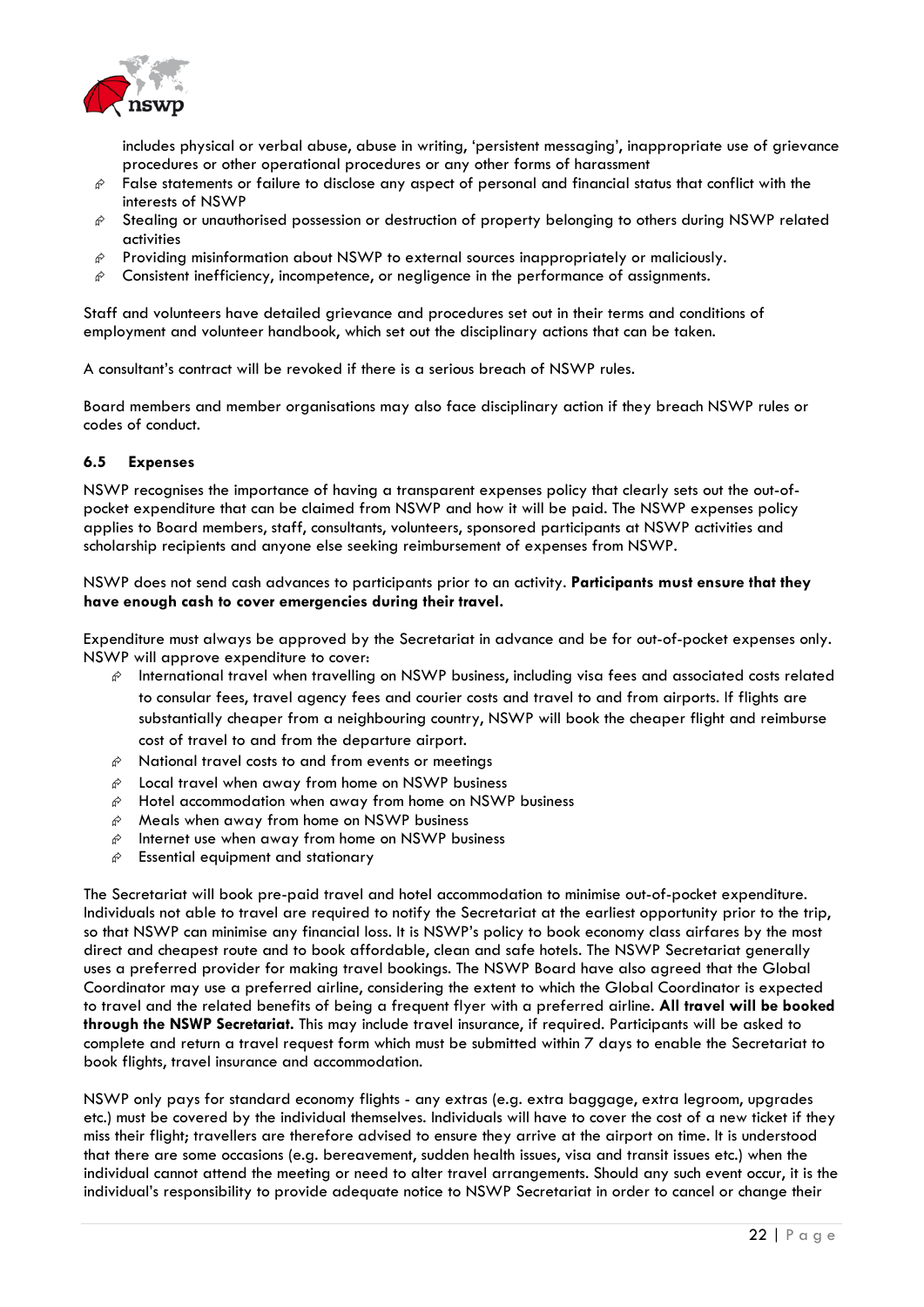

flight. Failure to provide adequate notice may result in the individual having to contribute to the costs of the cancelled or changed flight. NSWP staff must be informed if there are any issues raised on outbound flights that might affect the return flights, so that a solution can be found prior to the departure date.

Invitations to attend meetings or activities will set out the expenses that NSWP has approved for each participant. If for any reason, including oversight or error by NSWP, that amount is exceeded, the participant and/or their organisation must either cancel the participation or cover the additional costs.

There are two options for expenses to be paid:

- 1. Expenditure is reimbursed on submission of an expenses claim with all items listed, receipts must be attached except in exceptional circumstances
- 2. A daily subsistence allowance is paid to cover meals and other incidental costs. The amount will vary depending upon the cost of living in the country. The amount will be reduced if free meals are provided during meetings or activities

The easiest way for NSWP to manage expenses and minimise international bank charges when reimbursing expenses claims is to pay a daily allowance, which will be calculated by the Secretariat at a rate appropriate to the venue and paid in cash on the first day of the activity.

### Note:

ALL: NSWP does not pay for passport fees or for travelling to obtain passports or visas.

# <span id="page-23-0"></span>**6.6 Representing NSWP**

NSWP Board members, staff, consultants and volunteers representing NSWP must inform NSWP through the Secretariat of any intention to travel, attend an event or submit any documentation on behalf of NSWP. NSWP regional representatives must commit to a clear and transparent consultation process within their region to gather the views of members so that they can effectively represent their region. Region are autonomous, and each have their own process for consulting members, which will be added to this handbook as they are formalised and documented by the regions.

Approval must be sought through the Secretariat before any accreditation as an NSWP representative can be claimed – this includes NSWP Board members, staff, consultants and volunteers with the exception of the President and Global Coordinator.

Guidelines for representing NSWP at conferences, meetings and on field visits are available in the Appendix.

### <span id="page-23-1"></span>**6.7 Record keeping**

NSWP is required to keep a register of members, which is held at our registered office The Matrix, 62 Newhaven Road, Edinburgh EH5 6QB, Scotland, UK. The list of members *but not their contact details* are a public record and individuals have the right to make an appointment to come to the registered office and view a list of members. The members contact details are stored electronically and protected with a password known to the Administrator who manages the list, the Global Coordinator and the President.

NSWP is required to keep a register of Directors and Secretaries, which is held at our registered office The Matrix, 62 Newhaven Road, Edinburgh EH5 6QB Scotland UK. The list of Directors *but not their contact details* are a public record and can be accessed on the Companies House website [www.companieshouse.gov.uk.](http://www.companieshouse.gov.uk/) There is nothing to prevent the use of a pseudonym during elections or Board members using a pseudonym internally for NSWP communications and on the NSWP website.

While pseudonyms can be used for NSWP internal and public communications, Board members are obliged to provide the NSWP Secretariat with their legal names. Directors' legal names, country of residence, date of birth, nationality and occupation are on public record in the UK and can be accessed through the internet. In addition, NSWP are required by UK banking regulations to provide proof of identity of all Board members annually, therefore all Board members must be willing to provide proof of identity by sending copies of two pieces of identification for submission to the NSWP bank, one must include a photograph and the other must include their residential address.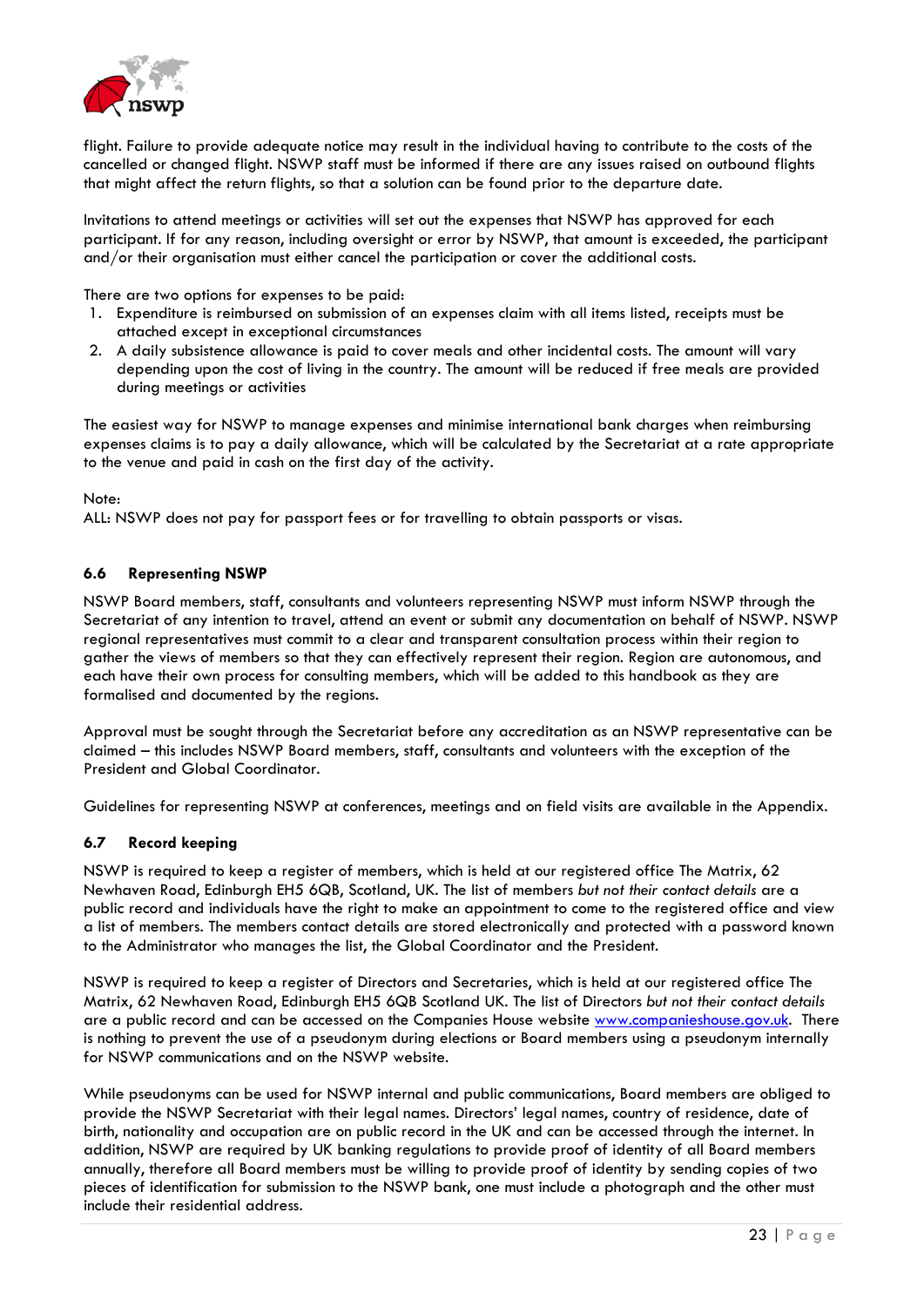

Individuals seeking to join the NSWP Board of Directors should be aware that private companies trawl the information registered at Companies House for commercial purposes. Personal information, including legal name and occupation can therefore become publicly available via a basic search on most search engines. If nominated to the NSWP Board of Directors, it is NOT advisable to list your occupation as 'sex worker' unless you are prepared for it to become public.

NSWP also have to provide our donors with Board members legal names, as the reports should match the official records held at Companies House. Donor reports are not public documents and we request that donors do not use the legal names of any Board members who request they be known by a pseudonym if they intend to make the report public (beyond their senior management team).

The Directors' and Secretaries' contact details are securely stored electronically and protected with a password.

NSWP is required to keep a record of all company resolutions and minutes of the Board of Directors and Executive Committee meetings. These are not a public record, but minutes of the Board of Directors meeting are circulated to NSWP members.

NSWP will publish an Annual Report that provides a summary of key activities and financial report and disseminate it through NSWP website and the members' listserv. The Annual Accounts will be available to all members upon request.

NSWP will publish reports of workshops, meetings, campaigns and other NSWP activities on the NSWP website. Names and other sensitive information may be removed from activity reports to protect the privacy and safety of individuals and organisations – this will be at the discretion of the person responsible for managing the activity.

Members have a right to access information about NSWP. Any documentation requested will be provided in line with regulations and NSWP confidentiality policy. Funding proposals and other business information may only be provided or disclosed if it does not involve a conflict of interest that could affect NSWP operations.

# <span id="page-24-0"></span>**6.8 Financial management**

### 6.8.1 Introduction

Board members need accurate and up-to-date financial information to enable them to make proper decisions. NSWP has established financial management procedures to enable the Board members to meet their legal obligations under UK law to protect the company's assets, manage the company's finances in a way that identifies and manages risk, and ensure appropriate financial reporting by keeping accurate accounting records. Although the financial accountability rests with the Board of Directors, it is important that everyone working in the organisation - Board members, staff, consultants and volunteers – take the issue of financial management and proper use of resources seriously.

# 6.8.2 Financial controls on income

Financial controls on income should provide assurances that income is received, kept securely, banked and entered into the accounting record as quickly as possible. A ledger will be maintained by the Operations Manager of all income that will be checked by the external Accountant.

The NSWP Board granted Power of Attorney to the Global Coordinator to enable negotiations with donors and the signing of contracts on behalf of NSWP.

Income paid electronically is coded by the Global Coordinator and entered into the accounting records by the Operations Manager when the bank sends a written notice to the secretariat office.

Income received by post is held securely in the safe in the secretariat office and is banked at the earliest opportunity. It is cross checked by a second staff member before being banked, is coded by the Global Coordinator and entered into the accounting record by the Operations Manager.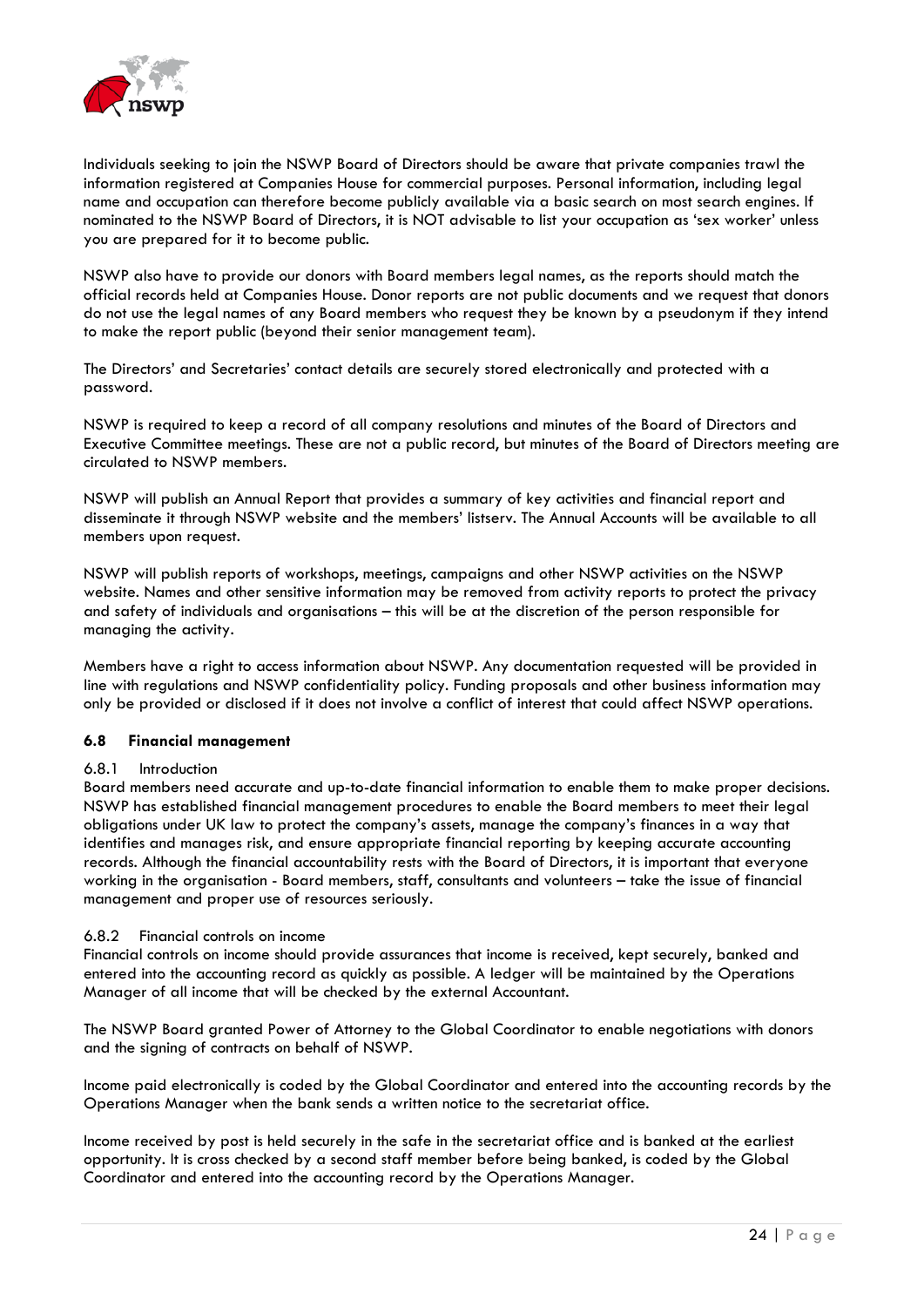

NSWP occasionally receives income from donations during NSWP activities which are mainly held outside of the UK, income is received in cash and is often in foreign currency. All cash taken at events is recorded and cross checked by a second designated NSWP representative and stored in a safe before being transported back to the UK. Upon return the cash and receipts are cross checked by a second staff member and stored safely in the secretariat office. The receipt is coded by the Global Coordinator and entered into the accounting record by the Operations Manager. Commonly used currencies \$ and  $\epsilon$  are stored safely for future international travel use in an envelope countersigned by the 2 staff members and checked by the external Accountant on a monthly basis. Other currencies will be exchanged into sterling and banked at the earliest opportunity.

The external Accountant checks that the exchange rate used by the bank for foreign currency income is reasonable and accurate.

### 6.8.3 Financial controls on expenditure

Financial controls on expenditure provide assurances that expenditure remains within agreed budgets, has been authorised and that goods and services purchased have actually been received.

The Global Coordinator is responsible for ensuring proposed expenditure is checked against budgets and is a legitimate expense before authorising purchase and payment. Where purchase of goods or services exceeds the budget allocated, approval must be obtained from the designated member of the Board before purchase is made. Where purchase of goods or services is over £10,000 authorisation must be obtained from a designated member of the Board before payment is made.

All purchases and expenditure must be covered by paper documentation such as invoices, receipts, expenses claims, payslips, vouchers which will be entered into the accounting records. All purchases and expenses will be authorised and coded by the Global Coordinator before being paid by the Operations Manager and entered into the accounting record. In the absence of the Operations Manager, the Senior Policy Officer is authorised to make international payments and the Administration & Membership Officer is authorised to make local UK payments.

There are a number of checks in place to prevent misuse of funds:

- $\hat{\varphi}$  There is a clear segregation between the Global Coordinator authorising payments, the Operations Manager making and entering payments into the accounting record and the external Accountant reviewing all transactions in the accounting record and preparing monthly financial management reports.
- $\hat{\varphi}$  The external Accountant and Global Coordinator review the monthly bank statements to monitor the bank account. The Operations Manager checks the bank balance via Internet banking on a regular basis (three times a week) to monitor the use of the debit card.
- $\hat{\varphi}$  The external Accountant checks the bank balance on a monthly basis to monitor Internet banking payments and the use of the debit card.
- $\hat{\varphi}$  Additionally the Global Coordinator checks the bank balance on a regular basis to monitor Internet banking payments.
- $\hat{\varphi}$  The external Accountant checks that payments are supported by invoices which have been properly authorised.
- $\hat{\varphi}$  The external Accountant conducts a periodic review of the use of the company debit card against the guidelines for its use.
- $\hat{\varphi}$  The external Accountant checks that the exchange rate used on all foreign purchases is reasonable and correctly calculated.
- $\hat{\varphi}$  Payroll software is used by the Operations Manager and checked by the external Accountant.
- $\hat{\varphi}$  Expenses claims are cross checked by the Operations Manager against the expenses policy before being paid and entered into the accounting record.
- $\hat{\varphi}$  The accounting record is reconciled with bank statements and cheque book by the external Accountant on a monthly basis.
- $\hat{\varphi}$  The external Accountant produces monthly income and expenditure reports for the Global Coordinator.
- $\hat{\varphi}$  The Operations Manager produces quarterly cash flow projections for the Global Coordinator.
- $\hat{\varphi}$  The Global Coordinator checks the external Accountant's financial reports for accuracy.
- $\hat{\varphi}$  The external Accountant is familiar with the donor's budgets and conditions.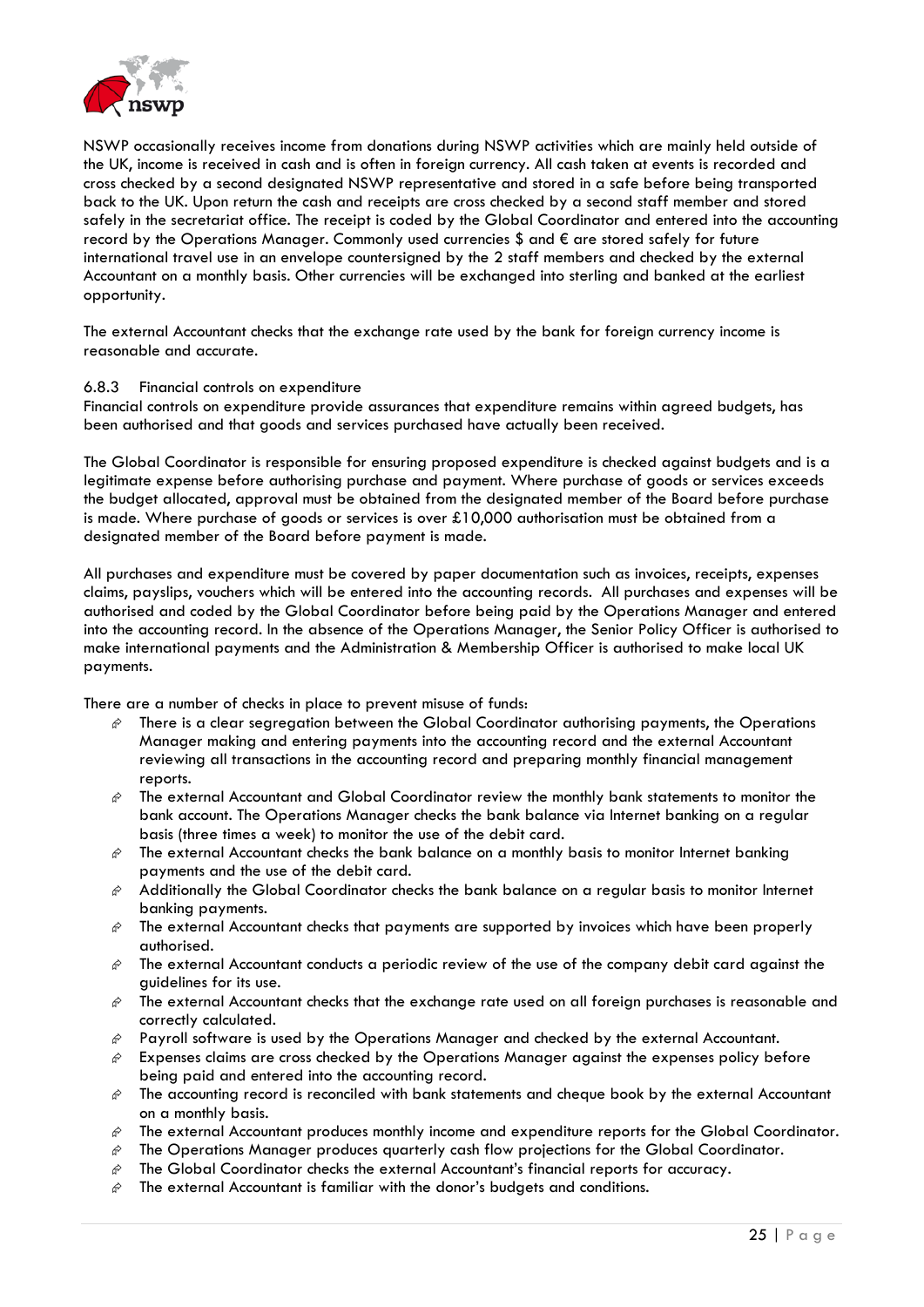

The external Accountant will report any anomalies or concerns to the designated member of the Executive Committee.

### 6.8.4 Financial controls of assets

There is a clear segregation between the person authorising the payments and the person making the payments. The Global Coordinator authorises payments but only the Operations Manager and Administration and Membership Officer are registered for processing payments via Internet banking, while, the Senior Policy Officer is authorised to process international payments in their absence. Both the external Accountant and Global Coordinator have access to the bank statements to allow them to check for any unauthorised payments or withdrawals from the bank accounts, on a regular but random basis. The Global Coordinator and the Operations Manager hold debit cards with a maximum limit of £5,000, which are used primarily for Internet purchases and volunteer, staff and Board members travel duty, travel duty is authorised by the designated person on the Executive Committee and the external Accountant checks that debit card expenditure is in line with budget and expenses policy.

An asset register is maintained for all capital expenditure over £1,000. The external Accountant liaises with the Operations Manager to maintain and update asset register.

The financial records are kept in the NSWP registered office The Matrix, 62 Newhaven Road, Edinburgh EH6 5QG Scotland UK. They are maintained by a chartered external Accountant and where donors or company law requires will be examined by an external certified auditor. NSWP will publish annual accounts. The full annual accounts will be published on the members-only section of the NSWP website and submitted to Companies House and will be available on their website [www.companieshouse.gov.uk.](http://www.companieshouse.gov.uk/)

### <span id="page-26-0"></span>**6.9 Prevention of Fraud**

### 6.9.1 Introduction

The purpose of the fraud policy is to ensure there are appropriate internal and financial controls in place to make sure all funds are accounted for and spent in line with the NSWP & Donor goals. This applies to both NSWP and any contracted NSWP partners.

*6.9.2 Prevention of Fraud: Partner Reporting*

- The following apply to any organisation receiving a grant from NSWP: NSWP will have a Minute of Understanding with each partner organisation, stating the total amount of income and a disbursement schedule.
- Payments are only made to an organisations bank account (not that of an individual). All payments are made through NSWP's bank.
- The first payment is made upon receipt of the signed Minute of Understanding. After each payment, the partner is required to submit a copy of the bank statement showing receipt into their bank account with 10 days of NSWP making the payment.
- Subsequent payments are not advanced until NSWP has received satisfactory financial reports.
- Partners must submit a monthly financial report showing income and expenditure and supported with paperwork for all expenditure.
- Monthly financial reports are checked by the Operations Manager to ensure that expenditure is related to agreed workplan and donor grant regulations. Any expenditure that does not relate to workplan is not accepted. Where fraud is suspected an investigation will be initiated.

### 6.9.3 Audit

UK Law and regulations require that NSWP has an audit committee. NSWP's Audit Committee consists of the Global Coordinator and the Operations Manager. NSWP employs an external auditor who carries out an organisational audit once a year and donor audits as required. The Audit Committee provides the auditor with information as required. As part of the audit – an audit risk is completed in writing each year by all Board Members.

Any irregularities are reported to the auditor, who may conduct an investigation and if no satisfactory resolution, the issue is reported to relevant donors.